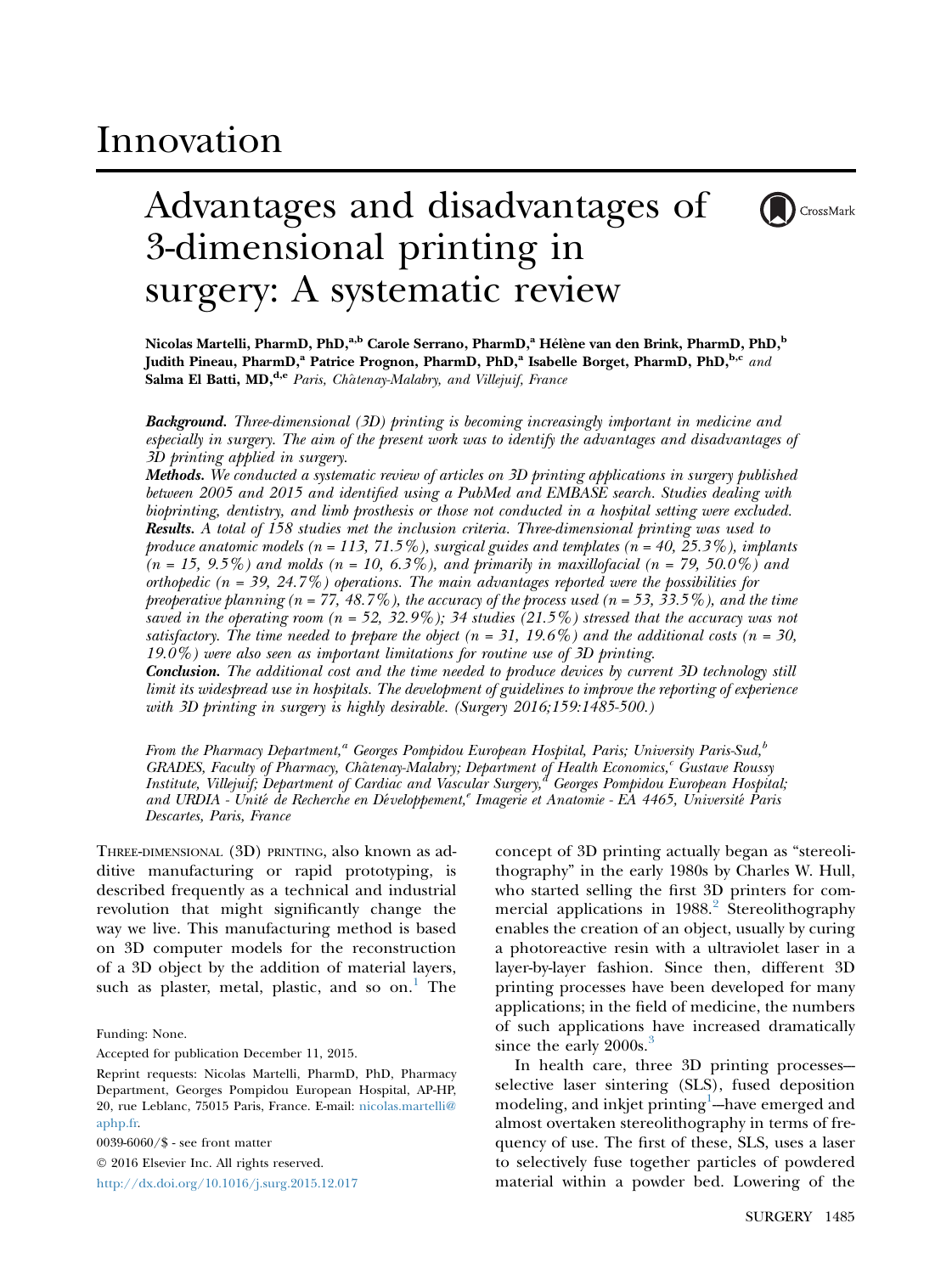powder bed by 1 layer thickness allows the sequential building of an object layer by layer. The second of these processes, fused deposition modeling, is based on the same principle as classic 2-dimensional printing and deposits small beads of thermoplastic material in layers to eventually build up a 3D object. Finally, inkjet printing also uses a printhead that deposits thermally or mechanically droplets of "material ink" layer by layer to form the object. By virtue of its high resolution, inkjet printing is considered currently the most suitable technique for "bioprinting," which is applied in regenerative medicine to produce tissues and organs. $4$  Bioprinting represents a huge step forward in tissue engineering and is likely to enable the repair of anatomic defects and the reconstruction of complex organs in the foresee-able future.<sup>[5](#page-10-0)</sup> In the present review, we focus on nonbiologic printing techniques for which the data are most extensive currently.

Many reviews have reported advantages and disadvantages of 3D printing in medicine.<sup>[1,6-13](#page-10-0)</sup> Among the advantages, 3D printing techniques can be used in indications, such as preoperative planning, implant designing, training, and/or education. Specifically in surgical applications, these techniques have been described to provide a better understanding of complex anatomy/morphology or the possibility to create customized implants or surgical guides. Among the disadvantages identified, the required time and cost of the techniques are seen as the most important limitations. Although techniques of 3D printing are used increasingly in surgery, the advantages and disadvantages of their use remain to be investigated. Indeed, in view of the remarkable development of 3D printing over the last decade, close attention must now be devoted to detailing and ranking this distribution, especially in surgery. Such information would help surgical teams intending to develop 3D printing for in-house manufacturing.

The aim of the present systematic review was to identify the advantages and disadvantages reported over the last 10 years, on the use of 3D printing techniques in surgery. We then analyzed their distribution and discussed their relative occurrence in the literature. We focused on surgery and excluded dental surgery from the search.

## MATERIALS AND METHODS

Study selection. The Preferred Reporting Items for Systematic Reviews and Meta-Analyses (PRISMA) guidelines were followed to perform the systematic review. The PRISMA checklist is available as supporting information (Supplementary Table I). In addition, a study protocol was established to clarify the review questions and eligibility criteria (Supplementary Table II). The systematic search was performed on PubMed and EMBASE to collect clinical studies on 3D printing applications in surgery in a hospital context. The search terms used are presented in the study protocol (Supplementary Table II). Limits were defined on language and publication date; only reports in French or English published between February 2005 and February 2015 were considered. Titles and abstracts were screened independently by 2 reviewers to exclude irrelevant or duplicate abstracts. Exclusion criteria were study reviews, fundamental research studies or those with no hospital application, and those involving bioprinting, dentistry, and limb prosthesis. Then, included articles underwent a full-text review. Exclusion criteria were the same as in the first step. When the full text of the publication was not available online, the article was requested directly from the corresponding author.

Data analysis. A data extraction form was developed in Microsoft Office Excel 2010 to standardize extraction and analysis of data. Collected information included first author and date of publication, country, study design and number of patients, medical field, application (ie, anatomic 3D printed models, surgical guide and templates, etc), printing technique, and material used. After a first reading of every article retrieved, 2 researchers (N.M. and C.S.) drew up a list of categories able to regroup the various advantages and disadvantages identified in the studies [\(Table I](#page-2-0)). To prevent problems relating to the variability of terms denoting similar items, the categories and their definition were given in the study protocol. The 2 researchers referred to this protocol and grouped independently and under 1 single category all identified advantages and disadvantages concerning 3D printing applications. Data were reported in a spreadsheet (Microsoft Office Excel 2010).

## RESULTS

Study selection. After excluding duplicates, 1,067 studies were identified; 794 were excluded based on the content of their titles and abstracts. The remaining 273 studies were considered in their entirety, after which a further 115 were excluded. Thus, a total of 158 studies met the selection criteria and were suitable for complete analysis (Fig  $1$ ). The number of published studies showed a regular increase year by year between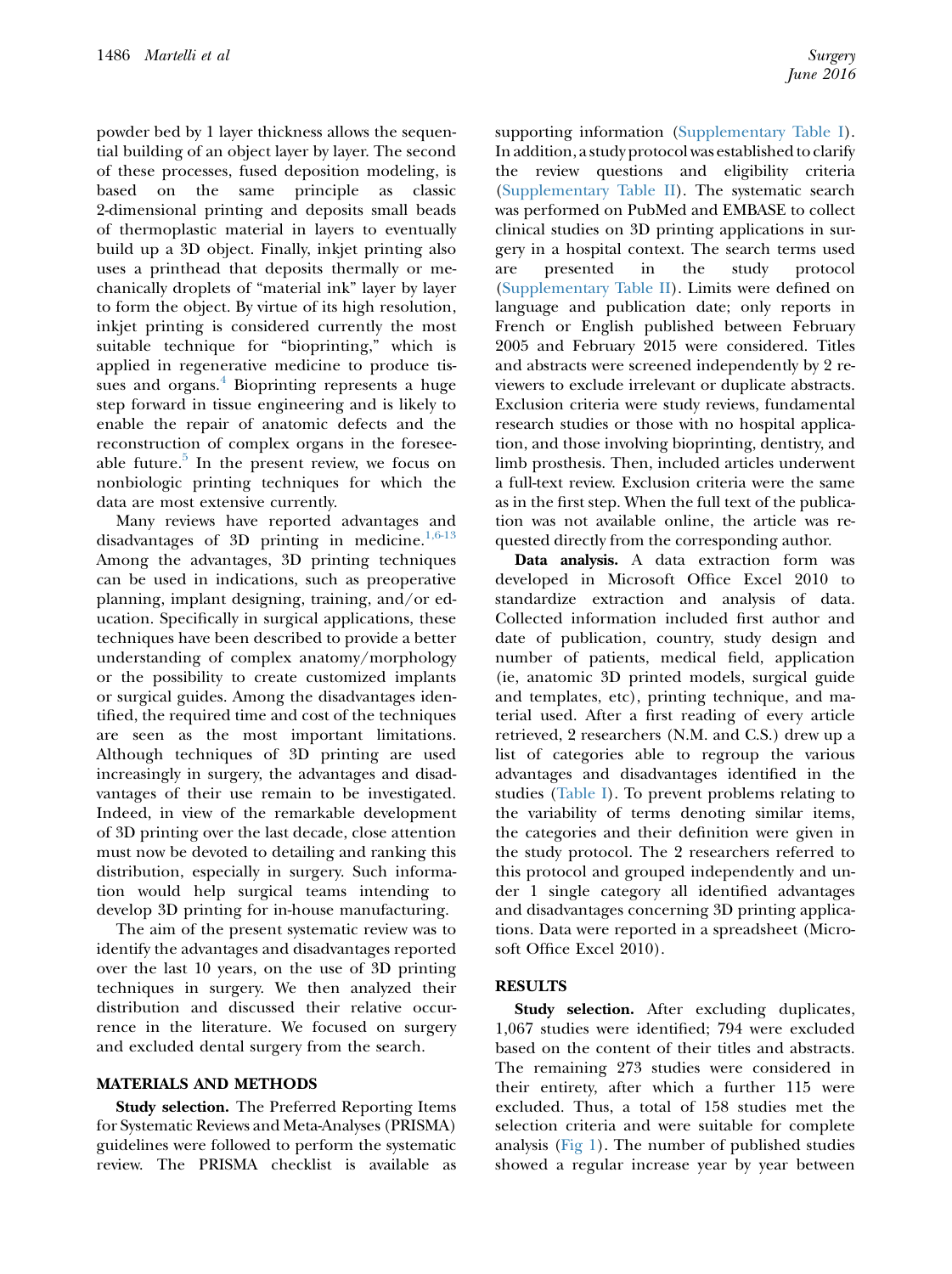| Category                                     | Definition                                                                                                                                                           |
|----------------------------------------------|----------------------------------------------------------------------------------------------------------------------------------------------------------------------|
| Accuracy                                     | Ability of 3D printing and image acquisition techniques to<br>reproduce patient anatomy or to design precise shapes                                                  |
| Characteristics of the 3D printing technique | Technical properties of the 3D printing technique: materials<br>available, post-processing manipulations, etc                                                        |
| Costs                                        | Increase or decrease of costs resulting from the use of 3D printing<br>(hardware, software, material)                                                                |
| Feasibility                                  | Ability to be performed in clinical routine                                                                                                                          |
| Indications                                  | Purposes for which 3D printing is helpful or without interest                                                                                                        |
| Intraoperative guidance                      | Ability to guide the surgeon in the operating room, directly at the<br>surgical site                                                                                 |
| Library and Replication possibilities        | Ability to establish a databank of objects in STL format and to<br>manufacture them when necessary                                                                   |
| Multidisciplinary approach                   | Collaborations between different stakeholders (surgeon,<br>radiologist, engineer, etc)                                                                               |
| Patient education                            | Communication between surgeon and patient to explain the<br>pathology and the surgical procedure                                                                     |
| Patient outcome                              | Aesthetic or functional outcomes of the surgical procedure                                                                                                           |
| Preoperative planning                        | Processes to plan the surgical procedure: definition of the surgical<br>problem, identification of the technical aspects and simulation of<br>the surgical procedure |
| Properties of the 3D object obtained         | Technical features of the 3D object, such as color, height,<br>mechanical or thermal properties                                                                      |
| Revision or reoperation                      | Ability to plan and perform a surgical revision                                                                                                                      |
| Risks and complications                      | Increase or decrease in the incurred risks for patient and surgeon,<br>and in the surgical complications for the patient                                             |
| Surgeon's skills and expertise               | Necessity for specific surgeon skills or expertise to perform the<br>surgical procedure                                                                              |
| Teaching and training                        | Tool for training medical students and residents                                                                                                                     |
| Time-surgical procedure                      | Increase or decrease of time needed for the surgical procedure                                                                                                       |
| Time-preparation                             | Increase or decrease of time needed to plan the procedure and<br>manufacture 3D objects                                                                              |

<span id="page-2-0"></span>Table I. Definition of the categories identifying advantages and disadvantages of 3D printing in a surgical setting

3D, 3-Dimensional; STL, standard tessellation language.

2005 and 2011, before slightly decreasing in 2012, reaching a peak in 2013, and decreasing again in 2014 ([Fig 2\)](#page-4-0).

Characteristics of included studies. The characteristics of the 158 included studies are presented in details in Supplementary Table III<sup>[14-171](#page-10-0)</sup> The included studies were conducted in 37 different countries, and the 5 most represented countries were China (n = 36, 22.8%), Germany (n = 14, 8.9%), the United States (n = 11, 7.0%), Japan  $(n = 10, 6.3\%)$ , and the United Kingdom  $(n = 10,$ 6.3%). The included studies focused primarily on maxillofacial ( $n = 79, 50.0\%$ ) and orthopedic operations  $(n = 39, 24.7\%)$  and most were case reports  $(n = 70, 44.3\%)$  and case series  $(n = 62, 39.2\%).$ Of the 158 included studies, only 1 randomized, controlled trial was found. The study sizes ranged from 0 to 126 patients, and only 30 (19.0%) studies recruited >10 patients.

Of the 158 included studies, 113 (71.5%) reported applications of 3D printing to produce anatomic models. A further 40 (25.3%) reported their use to create surgical guides and templates, notably exclusively for operations of bony structures. These latter devices were designed to help the surgeon intraoperatively to achieve optimal alignment or position of the surgical instruments $55,81,139$ or properly harvest and graft bone flaps.<sup>84,98</sup> Fifteen studies (9.5%) reported the production of customized implants and 10 (6.3%), the design of molds which were either facial prostheses,  $29,94,133,164$  such as the ear or nose, or casts used for the production of silicone or wax prostheses.  $26,44,91,113$  Finally, 1 case study reported the 3D printing of an intermediate wafer positioned between maxillary and mandibular dentition to guide the correct repositioning of the maxilla. $140$  Some studies reported several applications.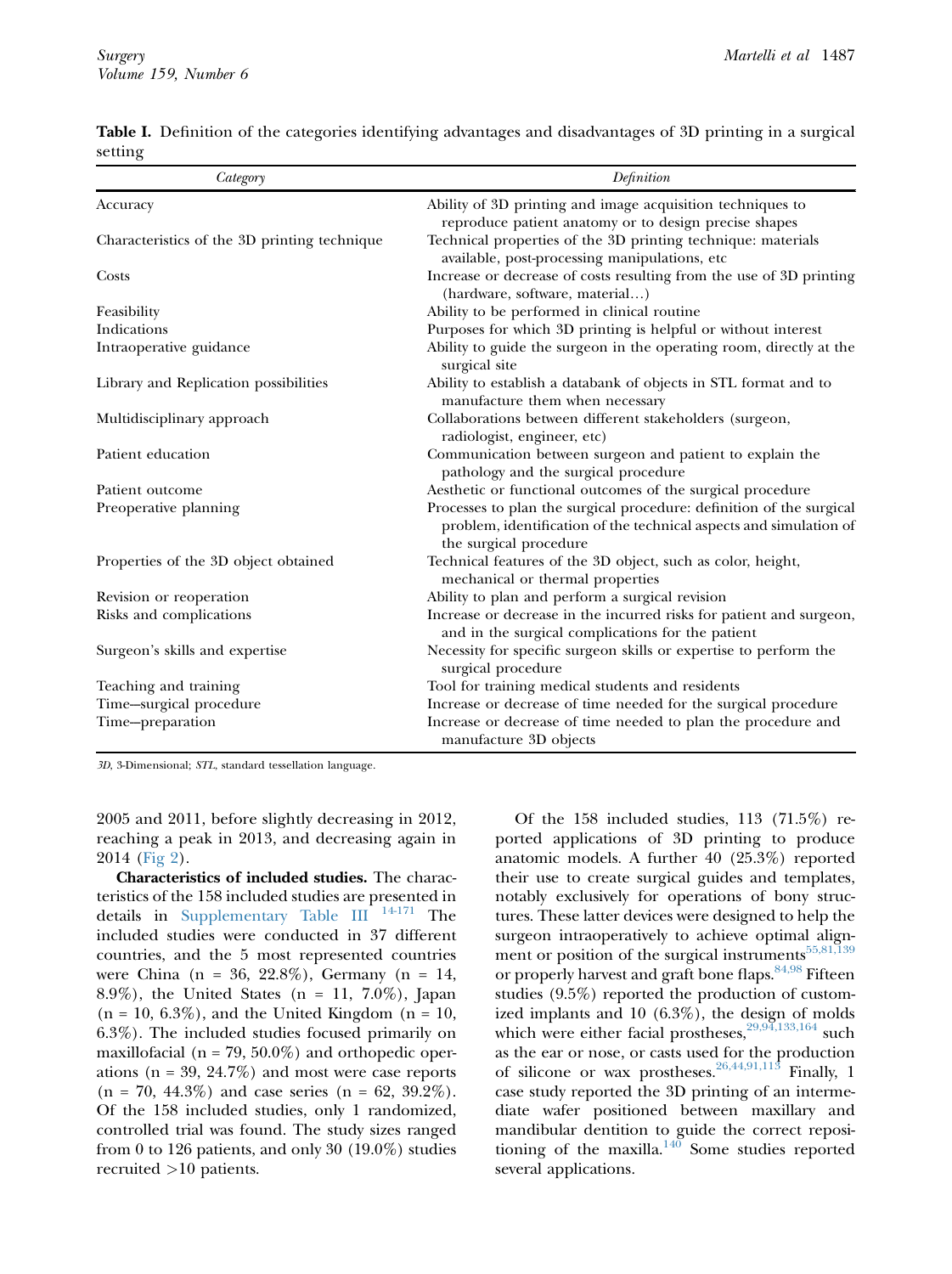<span id="page-3-0"></span>

Fig 1. Preferred Reporting Items for Systematic Reviews and Meta-Analyses flow chart of included studies. 3D, 3- Dimensional.

Concerning techniques used, stereolithography was used in 41 of the included studies (25.9%), SLS in 32 (20.3%), inkjet printing in 28 (17.7%), fused deposition modeling in 22 (13.9%), direct metal laser sintering in 2 (1.3%), and powder depositional modeling in 2 (1.3%). The technique was not stated clearly in 42 studies (26.6%). Some studies reported the use of several techniques. Among these studies, 2 specified only 1 of the techniques used. $90,135$  The distribution of materials required according to the 3D-printing technique used is presented in [Table II.](#page-5-0) Of the 158 studies, 24 (15.2%) provided no information on either the material or the technique used.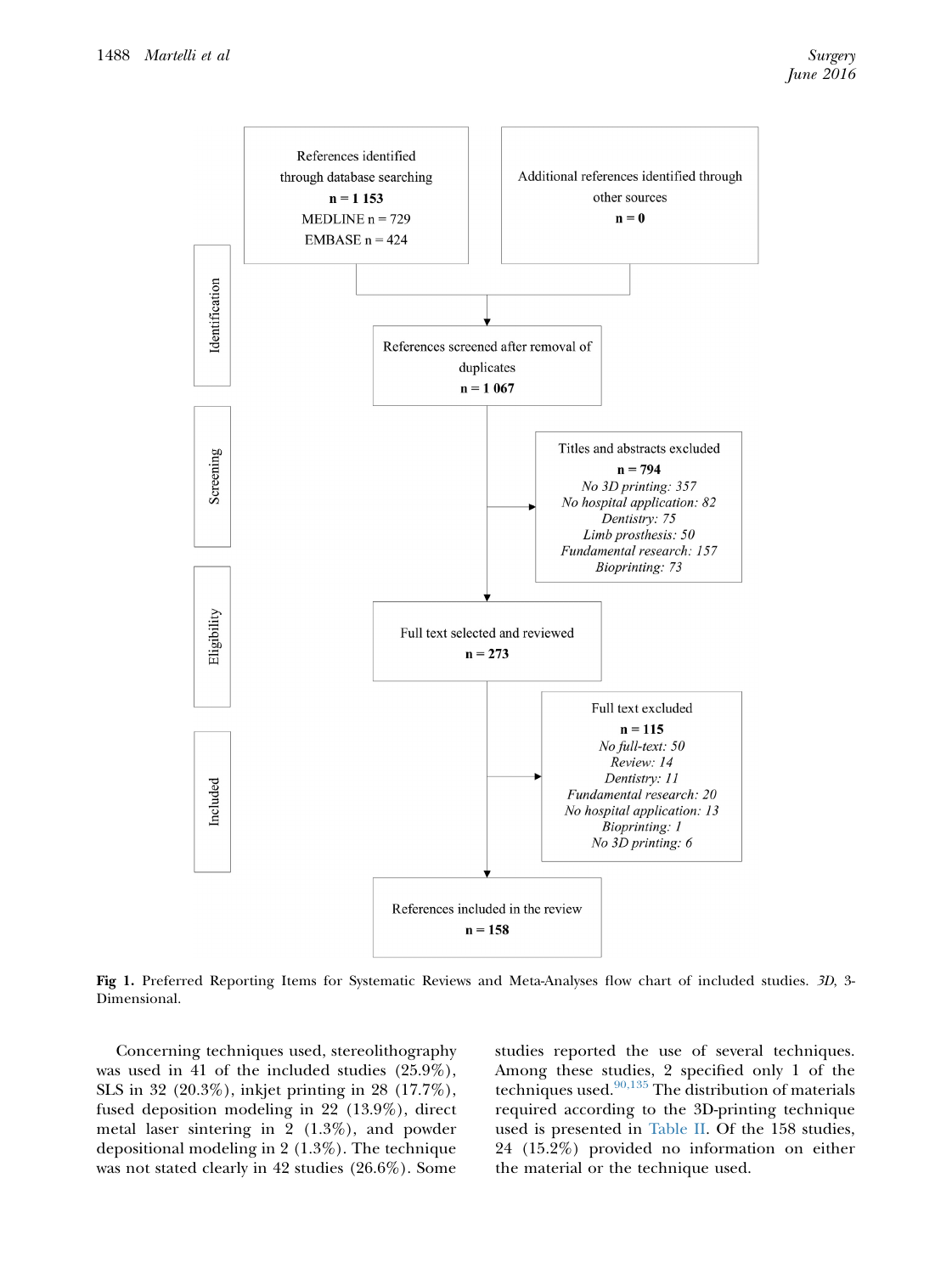<span id="page-4-0"></span>

Fig 2. Timeline of studies included.

Data synthesis. Global distribution of advantages and disadvantages is presented in [Tables III and IV,](#page-6-0) respectively. Their distribution according to the technique used and the application reported is presented in details in Supplementary Table IV. Illustrative examples are highlighted below. For more exhaustive references, the reader can refer to Supplementary Table IV. The most reported advantage of 3D printing in the included studies involved the new possibilities for planning the surgical procedure ( $n = 77, 48.7\%$ ). Several surgeons stated that the printed model gave a better impression of the anatomic characteristics $48,66,67,85,112,114$ and then facilitated the preoperative planning by visualization of potential difficulties and/or anatomic variations.<sup>[17,36,67,79,103,142,144,152,154,159,162](#page-10-0)</sup> Whatever the 3D printing technique used, many studies underlined that the technique was very helpful for the preoperative planning in complex anatomies. $^{23,67,68,112,\overline{1}46}$  This model allowed the surgical team to select the most suitable implants and/ or devices for the procedure.<sup>[30,45,47,99,100,103,123,159](#page-10-0)</sup> Surgeons could also anticipate difficulties that may arise by simulating the operative proce-dure.<sup>[27,106,123,124,146,150,152](#page-10-0)</sup> Many surgeons appreciated the "hands-on" aspect provided by the physical model. $51,66,67,138,145$  In addition, 1 study specified that the preoperative simulation with a physical model printed with SLS was easier than that allowed with surgical navigation systems.<sup>[90](#page-12-0)</sup>

The accuracy of 3D printing techniques was seen as a major advantage in many studies  $(n = 53)$ , 33.5%). Only one of the included studies compared the accuracy of 3 different 3D printing techniques: inkjet, SLS, and a third technique not stated clearly, but possibly the powder bed technique. $135$  The inkjet technique was found to present greater accuracy compared with the other two. Elsewhere, whatever technique was used, 3D printing allowed the generation of precise implant shapes that fitted perfectly to the anatomic site  $143$ 

or copied exactly the shape of the defect they corrected.[70,75](#page-12-0) The consequential lack of implant correction required before its implantation in turn facilitated the surgical procedure and increased its accuracy.  $37,49$  A similarly increased accuracy of surgical guides and templates obtained with 3D printing techniques improved the precision and positioning of incisions. $31,84$  This advantage was highlighted particularly in bony reconstruction with osteotomy.[58,132](#page-11-0) The use of an accurate anatomic model also enabled better preforming of implants and to better assess screw trajectories.[76](#page-12-0) An excellent level of symmetry achieved in bony reconstruction was also reported.[34,47,170](#page-11-0)

Many studies ( $n = 52, 32.9\%$ ) underlined a decrease in operating time by using 3D printing. Thirty-eight studies (24.1%) reported that use of 3D-printed anatomic models improved preoperative planning, thereby contributing to a decrease in operating time. Indeed, the anatomic models enabled preforming implants such as orthopedic plates and also to anticipate the anatomic difficulties. $61,70,73,86,95$  In addition, several studies reported that the use of surgical guides and templates ( $n = 17, 10.8\%$ ) permitted a more time-efficient surgical procedure. The use of a 3D-printed surgical guide was also considered a faster approach than use of an image-guided tech-nique.<sup>[99,100](#page-13-0)</sup> Of the 52 studies reporting a decrease in operating time, only a few actually quantified the time saved.<sup>[40,67,86,162,168,171](#page-11-0)</sup> In a comparative study reporting the use of surgical guides in comparison with conventional surgery, the mean time saved was estimated at 5.7 minutes per procedure from a cohort of 22 patients.<sup>[168](#page-15-0)</sup> One case series reported an average saving of 25.2 minutes per pro-cedure with the use of an anatomic model,<sup>[86](#page-12-0)</sup> and a second estimated the time saved to be 63 minutes per case.<sup>67</sup>

Forty-eight studies (30.4%) pointed out the decreased level of risk and number of postoperative complications that resulted from the use of 3D printing. Whatever the application, use of 3D printing technology contributed to improving surgical patient safety by decreasing morbidities.[14,21,40,44,51,61,67,84,89,96,136,155,161](#page-10-0) Many studies also reported a decrease in blood loss and transfusion requirements. $^{37,39,55,163}$  Also highlighted was a decrease in the radiologic exposure of patients and the surgical team allowed with the use of a surgical guide, which facilitated not only the placement of a device, but also decreases the need for intraoperative radiographic imaging to guide the surgeon.[43,99](#page-11-0) In osseous surgeries, the use of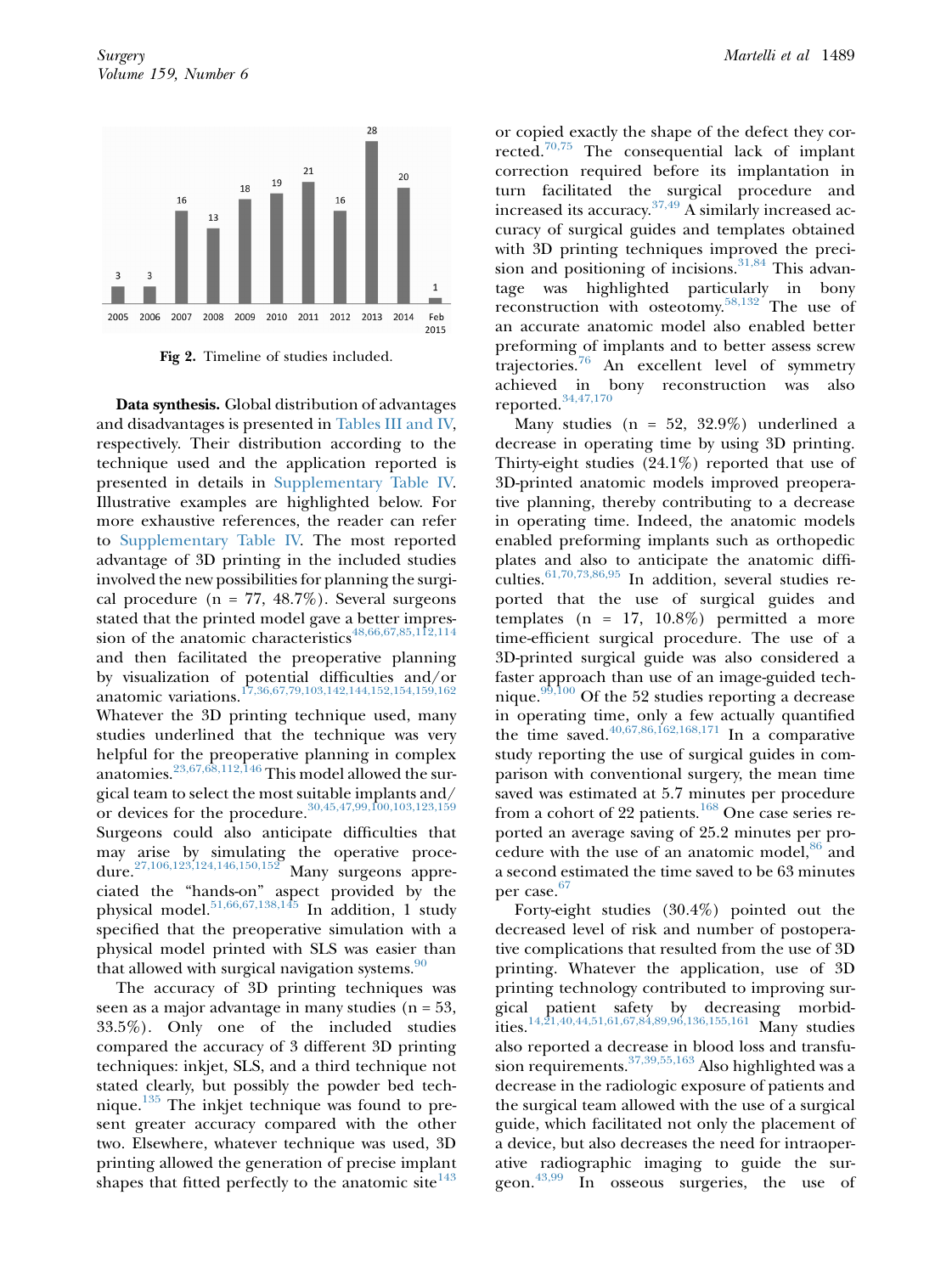|                                                    | 3D printing technique used                  |                                             |                                |                                                |                                          |                               |                                             |  |
|----------------------------------------------------|---------------------------------------------|---------------------------------------------|--------------------------------|------------------------------------------------|------------------------------------------|-------------------------------|---------------------------------------------|--|
| Material used                                      | Direct metal<br>laser sintering,<br>$n(\%)$ | Fused<br>deposition<br>modeling,<br>$n(\%)$ | Inkjet<br>printing,<br>$n(\%)$ | Powder<br>depositional<br>modeling,<br>$n(\%)$ | Selective laser<br>sintering,<br>$n(\%)$ | Stereolithography,<br>$n(\%)$ | Technique<br>not clearly<br>stated, $n(\%)$ |  |
| Acrylonitrile                                      | 2(1.3)                                      | 13(8.2)                                     |                                |                                                |                                          |                               | 1(0.6)                                      |  |
| butadiene styrene<br>Cobalt chromium<br>molybdenum | 1(0.6)                                      | 1(0.6)                                      |                                |                                                |                                          |                               |                                             |  |
| Hydroxyapatite                                     |                                             |                                             |                                |                                                |                                          | 2(1.3)                        |                                             |  |
| <b>Nylon</b>                                       |                                             |                                             |                                |                                                | 4(2.5)                                   |                               | 1(0.6)                                      |  |
| Plaster                                            |                                             |                                             | 5(3.2)                         | 1(0.6)                                         | 2(1.3)                                   |                               | 8(5.1)                                      |  |
| <b>PMMA</b>                                        |                                             |                                             |                                |                                                | 1(0.6)                                   |                               | 2(1.3)                                      |  |
| Polyamide                                          |                                             |                                             |                                |                                                | 12(7.6)                                  | 3(1.9)                        |                                             |  |
| Polybutadiene-styrene<br>resin                     |                                             |                                             |                                |                                                |                                          | 1(0.6)                        |                                             |  |
| Polycaprolactone                                   |                                             | 1(0.6)                                      |                                |                                                |                                          |                               |                                             |  |
| Polycarbonate                                      |                                             | 1(0.6)                                      |                                |                                                |                                          |                               |                                             |  |
| Polylactic acid                                    |                                             | 2(1.3)                                      |                                |                                                |                                          |                               |                                             |  |
| Polypropylene-<br>polyester                        |                                             |                                             |                                |                                                |                                          |                               | 1(0.6)                                      |  |
| Polystyrene                                        |                                             |                                             |                                |                                                | 6(3.8)                                   |                               | 1(0.6)                                      |  |
| Resin (acrylic)                                    |                                             |                                             | 6(3.8)                         |                                                | 2(1.3)                                   | 24 (15.2)                     | 5(3.2)                                      |  |
| Silicone                                           |                                             |                                             | 2(1.3)                         |                                                |                                          |                               |                                             |  |
| Starch                                             |                                             |                                             | 1(0.6)                         |                                                |                                          | 1(0.6)                        |                                             |  |
| Titanium                                           | 2(1.3)                                      | 2(1.3)                                      |                                |                                                | 2(1.3)                                   |                               | 3(1.9)                                      |  |
| Wax                                                |                                             |                                             |                                |                                                |                                          |                               |                                             |  |
| Material not clearly<br>stated                     |                                             | 5(3.2)                                      | 16(10.1)                       | 1(0.6)                                         | 8(5.1)                                   | 15(9.5)                       | 24 (15.2)                                   |  |

<span id="page-5-0"></span>**Table II.** Distribution of material used according to the 3D printing technique used in the 158 included studies

Material distribution not equaling 100% can be explained by some studies reporting the use of several materials.

PMMA, Polymethylmethacrylate.

anatomic models helped to decrease the risk of soft tissue trauma. $96$  The decreased duration of the surgical procedure was found to decrease the time patients were exposed to general anesthesia and to lessen the exposure time of the wound. $34$ 

Finally, 38 studies (24.1%) found anatomic models or surgical guides to be helpful tools for use during the surgical procedure. Regarding anatomic models, several reports showed that they were used in the operating room as intraoperative references.[21,43,67,79,105,112,114,116,136,155,161,162](#page-10-0) Surgeons found them particularly helpful because they could control positioning without looking away from the surgical field.<sup>[55](#page-11-0)</sup> A similar argument was pro-posed for surgical guides.<sup>[33,55,60,80,111,148](#page-10-0)</sup> Indeed, surgical navigation software seemed to be more likely to distract the surgeon.<sup>[55,112](#page-11-0)</sup> Several studies stressed that the use of 3D printing led to less misplacements and errors during the procedure.<sup>89,143,171</sup>

Regarding the disadvantages, 33 studies (20.9%) stressed that the accuracy of objects obtained with the 3D printing technique was not always satisfactory. Several studies reported that this inaccuracy was owing to the initial resolution of the 3D image.<sup>[23,96,146,152,169](#page-10-0)</sup> Indeed, some artefacts were found to have likely affected the acquisition parameters and resolution of the image, leading to final errors in volume.[138,152](#page-14-0) Another study pointed out that building a 3D model of soft tissue was more difficult than building models of bony structures.<sup>[116](#page-13-0)</sup> Indeed, a small variation in the calculation of radiodensity can have significant consequences on the final object. Finally, accuracy was pointed out by some as being an advantage and a disadvantage. For example, some authors stated that although the accuracy of the 3D object obtained was good enough for the procedure, it is important to consider that some anatomic structures maybe too thin for image acquisition and the technique of printing. $112,152$ 

The time required to plan and produce the 3D object was viewed as a limitation in 31 studies (19.6%). Several studies concluded that the time to plan and produce the 3D-printed device often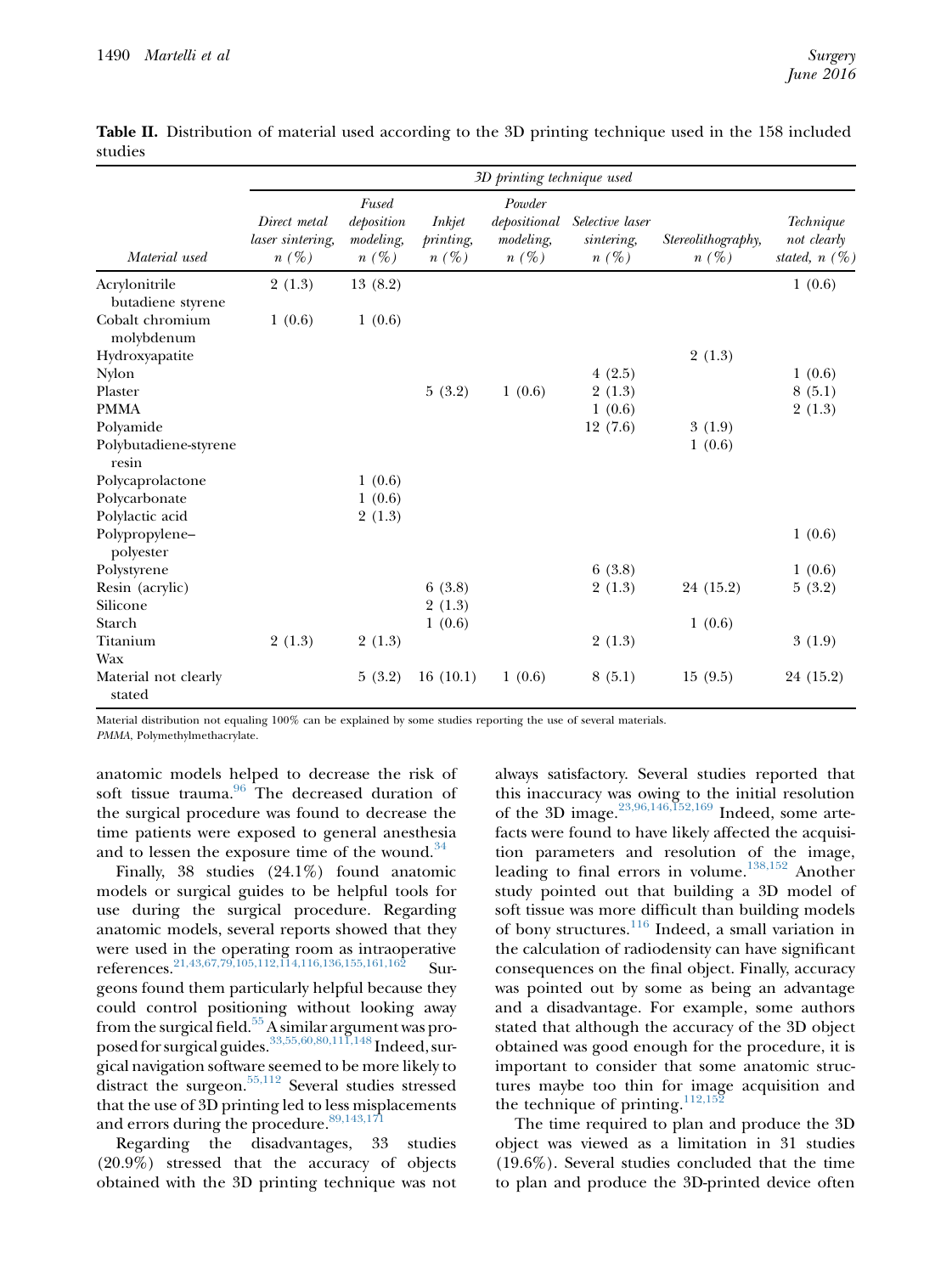|                                              | Advantages |                                                                                          |  |  |  |
|----------------------------------------------|------------|------------------------------------------------------------------------------------------|--|--|--|
| Category                                     | $n(\%)$    | Examples                                                                                 |  |  |  |
| Preoperative planning                        | 77 (48.7)  | Direct visualization of malformations                                                    |  |  |  |
|                                              |            | Better anticipation of anatomic difficulties                                             |  |  |  |
| Accuracy                                     | 53 (33.5)  | Precise implant shapes                                                                   |  |  |  |
|                                              |            | Accurate guides and templates                                                            |  |  |  |
|                                              |            | No need for correction or manipulation of the model                                      |  |  |  |
| Time-surgical procedure                      | 52 (32.9)  | Decreased operating time                                                                 |  |  |  |
|                                              |            | Increased time-efficiency of the surgical procedure                                      |  |  |  |
| Risks and complications                      | 48(30.4)   | Decreased incidence of postoperative complications such<br>as blood loss, infection, etc |  |  |  |
|                                              |            | Decreased radiologic exposure of patients during the                                     |  |  |  |
|                                              |            | surgical procedure                                                                       |  |  |  |
| Intraoperative guidance                      | 38(24.1)   | Positioning improvement                                                                  |  |  |  |
| Patient outcome                              | 25(15.2)   | Better surgical results                                                                  |  |  |  |
|                                              |            | Minimal posttreatment discomfort                                                         |  |  |  |
|                                              |            | Better aesthetic results                                                                 |  |  |  |
| Costs                                        | 24 (15.2)  | Less cost per patient                                                                    |  |  |  |
|                                              |            | Less cost per implant/guide/model                                                        |  |  |  |
| Teaching and training                        | 19(12.0)   | Teaching and training tools                                                              |  |  |  |
| Feasibility                                  | 16(10.1)   | No equipment required (external manufacturer)                                            |  |  |  |
|                                              |            | Easy to integrate into the workflow                                                      |  |  |  |
| Properties of the object obtained            | 15(9.5)    | Good mechanical and thermal properties                                                   |  |  |  |
|                                              |            | Easy to work with                                                                        |  |  |  |
| Time-preparation                             | 14 (8.9)   | Faster than conventional techniques for producing<br>implants                            |  |  |  |
| Patient education                            | 13(8.2)    | Improved transfer of information to patients                                             |  |  |  |
|                                              |            | Improved communication with patients                                                     |  |  |  |
| Characteristics of the 3D printing technique | 10(6.3)    | Alternative to 3D imaging techniques                                                     |  |  |  |
|                                              |            | Automated fabrication                                                                    |  |  |  |
| Library and Replication possibilities        | 7(4.4)     | Creation of model library for replication                                                |  |  |  |
| Indications                                  | 5(3.2)     | Many indications                                                                         |  |  |  |
| Surgeon skills and expertise                 | 4(2.5)     | Less requirement for a surgeon expertise                                                 |  |  |  |
| Multidisciplinary approach                   | 3(1.9)     | Better coordination with other specialists allowed                                       |  |  |  |
| Revision or reoperation                      | 2(1.5)     | Ease of access for surgical revision or reoperation                                      |  |  |  |

#### <span id="page-6-0"></span>Table III. Global distribution of advantages reported in the 158 included studies

3D, 3-Dimensional.

delayed the procedure and argued that this technique may be unsuitable for use in emergency cases.[28,54,70,143,171](#page-10-0) Even when applied on a routine basis, surgeons were required to anticipate well in advance their preoperative planning and print-ing.<sup>[68](#page-12-0)</sup> Estimations of the time required for both virtual plan design and printing of an anatomic model varied with a range from 10 hours to 2 weeks.[68,77,98,114,124](#page-12-0) Some studies only reported the time needed to print the model, which varied from 3 to 7 hours.  $69,124$  One time-consuming element even for trained operators seemed to be the computer-aided design, which also required considerable involvement of the surgeon during the preoperative planning.[73,98,114,124,143](#page-12-0) A study in orthopedic surgery claimed that the time to bend a plate in conventional surgery was

considerably shorter than the time needed to pre-pare a model.<sup>[73](#page-12-0)</sup>

Numerous studies ( $n = 30, 19.0\%$ ) reported the additional costs of 3D printing techniques as a major disadvantage over conventional methods. The costs of the required equipment, such as computer-aided design software, camera, or the 3D printing machine, were often viewed as a barrier to the use of the technique. $31,36,70,73,85,94,113,123,133$  Only a few studies, however, actually estimated or discussed the additional costs in different ways: additional cost per implant, additional cost per patient, and so on.[28,67,94,96,101,113,139,153,156](#page-10-0) The additional costs per patient varied widely from 150 to 700 $\in$  de-pending on the reported application.<sup>[113,139,153](#page-13-0)</sup> Some authors stressed that this cost was often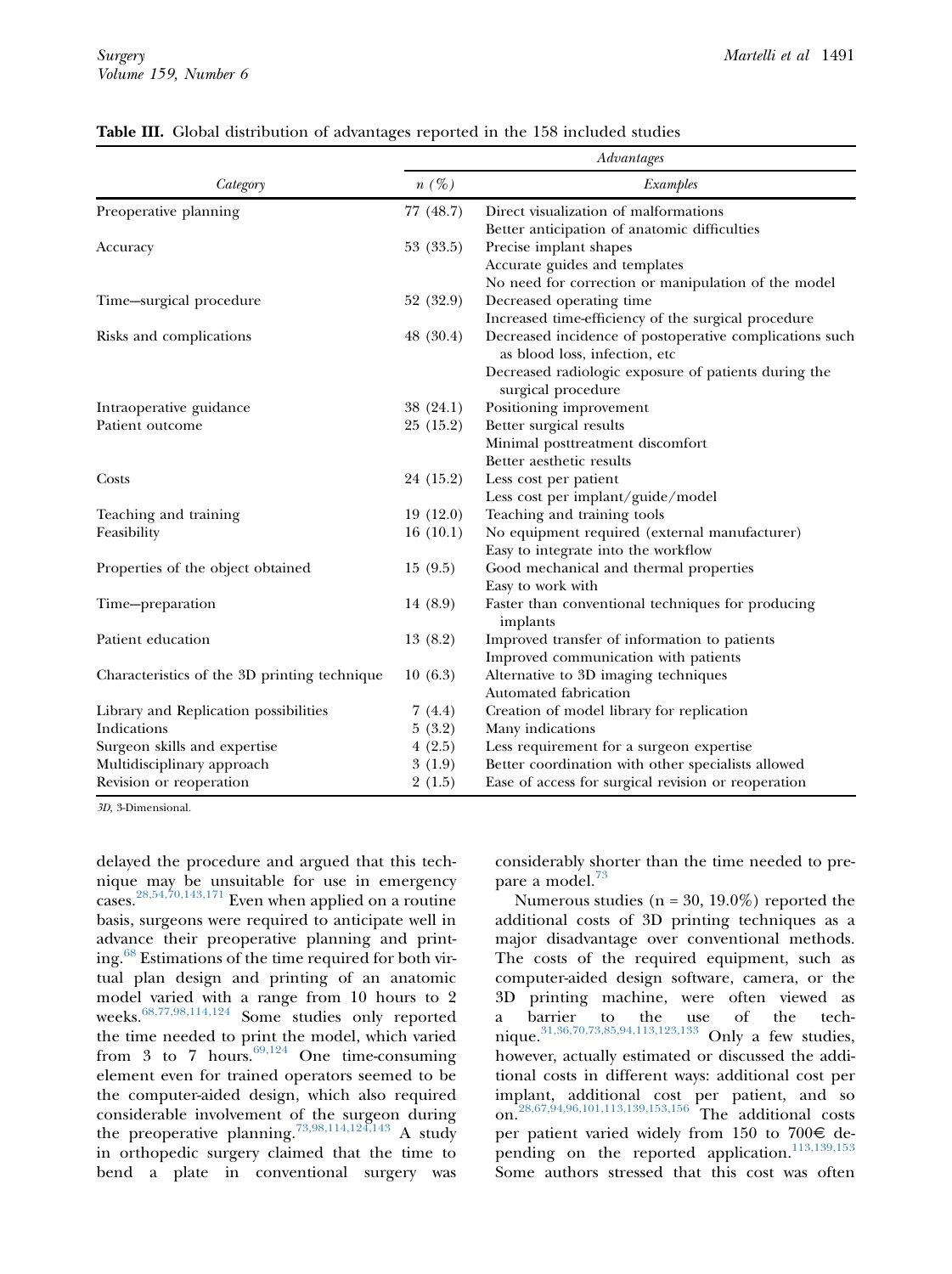|                                              | Disadvantages |                                                                                                 |  |
|----------------------------------------------|---------------|-------------------------------------------------------------------------------------------------|--|
| Category                                     | $n(\%)$       | Examples                                                                                        |  |
| Accuracy                                     | 33(20.9)      | Possible deviations between the computer 3D model and<br>the physical object (image resolution) |  |
| Time-preparation                             | 31 (19.6)     | Additional preoperative planning time                                                           |  |
|                                              |               | Need to anticipate the production in advance                                                    |  |
| Costs                                        | 30(19.0)      | Costs of the equipment (CAD software, 3D printing<br>machine, etc)                              |  |
|                                              |               | Additional cost per patient                                                                     |  |
| Properties of the object obtained            | 19(12.0)      | Poor mechanical properties                                                                      |  |
|                                              |               | Low solidity                                                                                    |  |
| Risks and complications                      | 11(7.0)       | Irritation reactions with residual material monomers                                            |  |
|                                              |               | Increased patient radiologic exposure for imaging                                               |  |
| Multidisciplinary approach                   | 9(5.7)        | Complex coordination                                                                            |  |
|                                              |               | Too many stakeholders in the process                                                            |  |
| Characteristics of the 3D printing technique | 8(5.1)        | Less efficiency of technique used compared with other<br>production technique                   |  |
| Indications                                  | 7(4.4)        | Limited indications                                                                             |  |
| Feasibility                                  | 6(3.8)        | Supplementary equipment required (internal<br>production)                                       |  |
| Patient outcome                              | 5(3.2)        | Lack of data for determining patient outcome                                                    |  |
| Surgeon's skills and expertise               | 5(3.2)        | Results depended on the surgeon's skill and talent                                              |  |
| Time-surgical procedure                      | 4(2.5)        | Additional operating time                                                                       |  |
| Preoperative planning                        | 2(1.3)        | No improvement to diagnosis                                                                     |  |
| Library and Replication possibilities        | 1(0.6)        | Low reproducibility of the impression material                                                  |  |

Table IV. Global distribution of disadvantages reported in the 158 included studies

3D, 3-Dimensional; CAD, computer-aided design; STL, standard tessellation language.

borne by the patient, because these costs were not included in the medical coverage offered in their country.[67,98](#page-12-0) In view of the high cost of the technique, a very strict screening of patients was required to limit budgetary expenditures.

Finally, many studies ( $n = 19, 12.0\%$ ) stated that the properties of the object obtained were disappointing. We noted that such disappointment often reported for inkjet printing and especially with anatomic models. $^{15,45,\tilde{6}4,112,13\tilde{8},165}_{ }$  The rigidity of the models was reported as a disadvantage, because the models could not reproduce accu-rately the compliance of natural tissues.<sup>[15,138,165](#page-10-0)</sup> In other studies, the fragility of the models was also underlined. $64,116$  Finally, some 3D objects could not be sterilized and thus were not able to be handled by the surgeon during the procedure.  $64,112$ 

### DISCUSSION

In the last decade, 3D printing has become an increasingly important technology in surgery. To our knowledge, this is the first systematic review to analyze thoroughly the distribution of advantages and disadvantages of 3D printing in this medical field. First, we noted that 3D printing techniques were often presented in the included studies as a time-saving tool for use in the operating room; however, this alleged advantage was counterbalanced by the time spent to prepare the model, a frequently reported limitation. Thus, it seemed that the printing itself was rarely the part that took the most time, but rather the more timeconsuming aspect was the imaging and data processing. A simple drill guide, for example, can take many hours to produce using 3D modeling. Time saved is thus subjective and depends on the perspective used to assess or appreciate the time saved. In monetary terms, for example, 10 minutes saved in an operating room can potentially have the same value as 1 hour of work on the object design or its production.<sup>[172](#page-15-0)</sup> This consideration was addressed accounted for in one of the included studies<sup>[86](#page-12-0)</sup> in which the cost of operating time was estimated as  $16 \in \mathbb{R}$  per minute and the cost of an anatomic 3D model between 200 and 250 $\in$ . In this hospital, use of the model was estimated to save an average of 25.2 minutes per procedure ie,  $403\epsilon$  in monetary terms; in this case, the time saved was likely to counterbalance the cost of the 3D model. Also to be considered in this calculation are other consequences of decreasing operating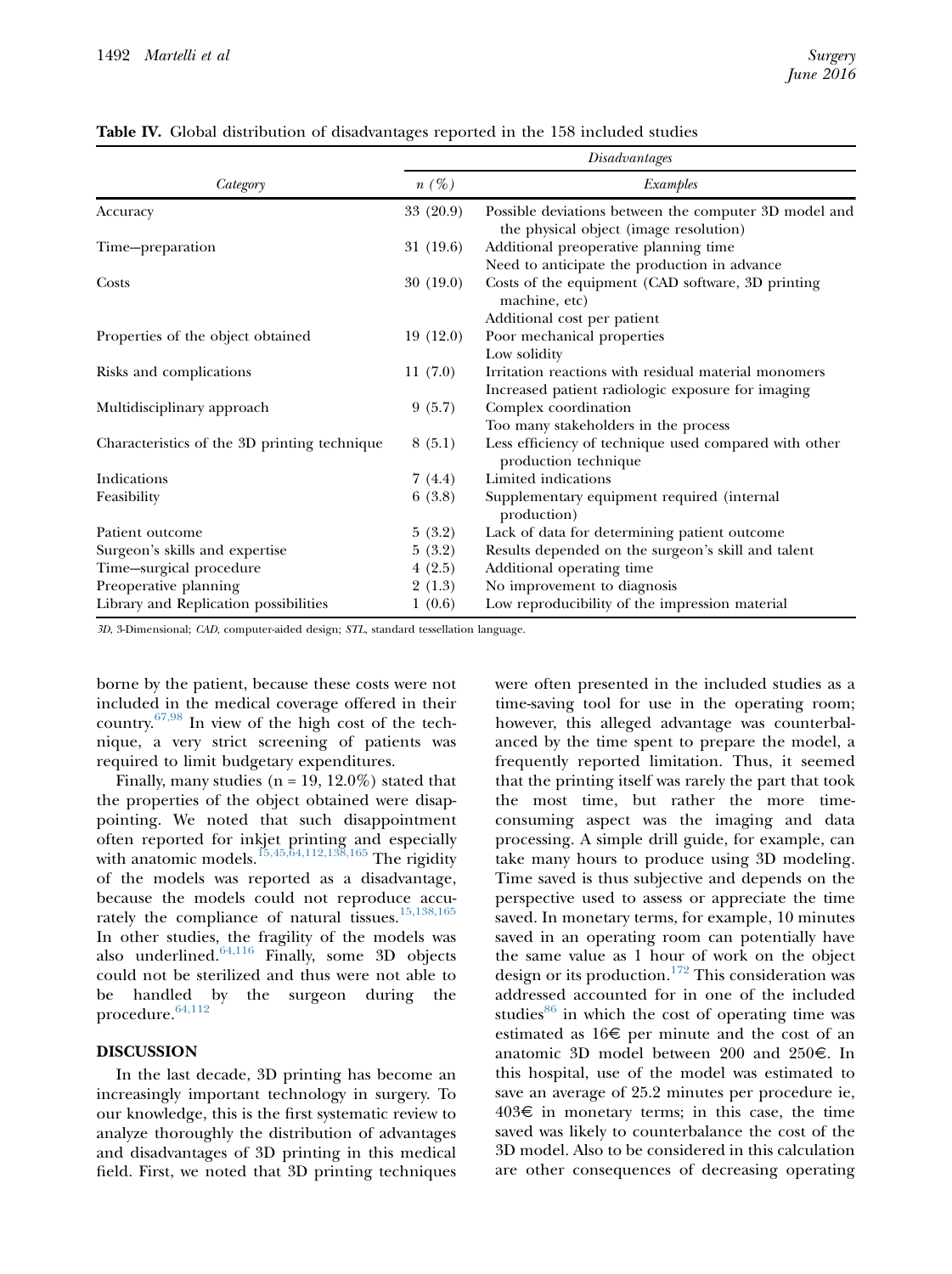time, including a shortened anesthesia time, which would be expected generally to decrease the requirement for analgesics, lessen the risk of infection, and thus possibly even decrease the need for the use of antibiotics. It is very difficult to generalize such calculations across hospitals, however, because many other factors must also be considered, such as the level of urgency, the type of surgical procedure, the number of cases per year, the country, and so on.

The cost of the technique is also a major limitation reported in the included studies, which is not specific to 3D printing techniques; indeed, the issue of cost is very often a source of concern when new and costly technologies are introduced into medical practice.<sup>[173](#page-15-0)</sup> This point, however, is likely to evolve quite rapidly over the coming years with the decreasing cost of 3D printing.

This cost is not the only barrier to the expanded implementation of the technique in hospitals. Indeed, we noted that the organizational impact was an issue for several surgical teams who stressed that the cooperation between many stakeholders was complex and was a hurdle to the use of the technique. Indeed, 3D software requires specific skills that most surgeons do not have. Considering the huge responsibility played by surgeons at the critical stage of preoperative planning<sup>[174](#page-15-0)</sup> to ensure the outcome of their patients, some surgeons may experience a fear of losing control over the decisions that affect their patients. In contrast, perceived benefits of 3D printing to preoperative planning were reported in nearly one-half of the included studies. The improved understanding of patient-specific, 3D anatomy offered by 3D printing was found to allow surgeons to anticipate possible problems that might arise during the operative procedure and thus potentially improve patient outcome. It seems to be important in this continually evolving and highly specialized field that surgeons accept the support of external technicians without fearing loss over their leadership.[175](#page-15-0) Changes in this direction could occur rapidly with a substantial improvement in the accessibility of 3D modeling software. $176$ 

The high accuracy of the object obtained was valued in one-third of the included studies, whatever 3D printing technique was used. We noted that "accuracy" was difficult to estimate objectively in most studies, which led some authors to consider the resultant accuracy of the device both as an advantage and a disadvantage of 3D printing. Because only 1 study provided a direct comparison of different 3D printing techniques, it is difficult to say conclusively whether inkjet

printing is, as they found, more accurate than any other techniques for surgical purposes.<sup>[135](#page-14-0)</sup> The high accuracy of inkjet printing was stated elsewhere, making it the preferred technique for bioprinting $3,177$ ; however, we also observed that many users found the mechanical properties of models obtained with inkjet printing disappointing, because they did not allow easy handling or a correct simulation of the procedure. The quality of the 3D-printed physical model seems to not only depend on the accuracy of the 3D printing technique, but also and sometimes more importantly on the 3D image resolution, the errors of which likely influence the accuracy of the object. $114$  The resolution can also be affected by the 3D slicing software during the segmentation step. Another limitation raised was that most techniques do not enable a precise reproduction of both hard and soft tissues. In procedures involving bony structures, the process of 3D printing can lead to loss of information on soft tissue disease or on vital surrounding tissues, such as arteries or nerves, associated with the bony structures. $101$  Nevertheless, this issue may be overcome successfully using multimaterial 3D printers or color models to simulate the different tissues. $156$  Finally, postprinting steps, such as cleaning, finishing, and sterilization, are essential to provide suitable and flawless 3Dprinted physical objects to surgical teams. The sterilization process chosen depends on the material used to build the object; for example, polylactic acid is not resistant to high temperatures and cannot be autoclaved, thus presenting a critical issue for intraoperative purposes. According to the shape and/or size of the printed object, finishing can be indispensable to remove extra material or support material around the object achieved either manually or chemically, depending on the 3D printing technique or the material used.

Surprisingly, of the 158 studies included, few studies reported the use of 3D printing techniques in the fabrication of customized implants. In our view, this observation underlines that fact 3D printing is still in its infancy for this surgical purpose. Indeed, designing and producing implantable devices is much more challenging than designing and producing anatomic models or surgical guides, which are only used before and/or during the surgical procedure. This is particularly true for hospitals deciding to produce customized implants in house, not only in terms of the equipment required but also the technical expertise not necessarily available within their institution. As a result, 3D printing seems to be outsourced frequently to an external company for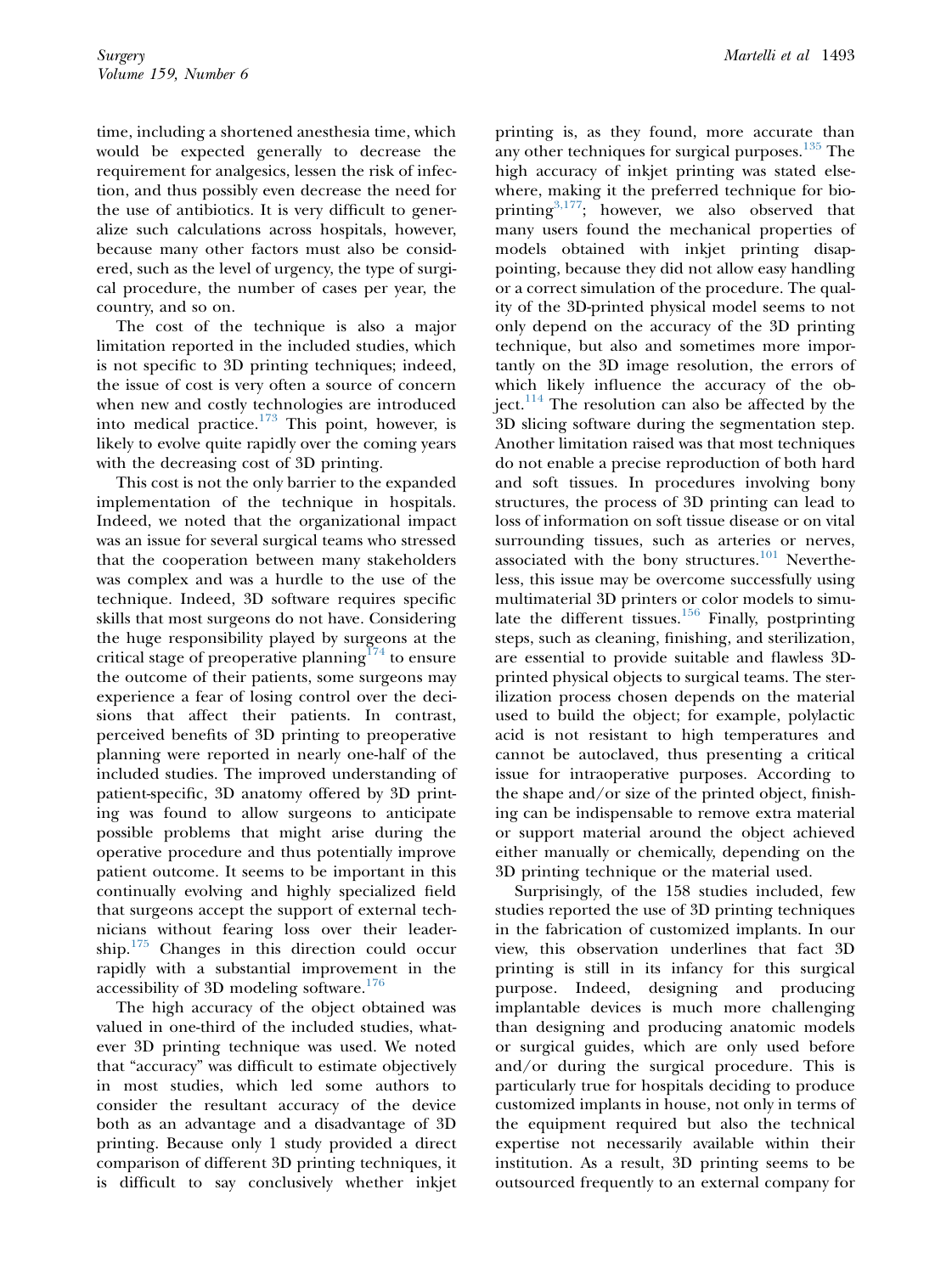this application, using often expensive and complex techniques that hospitals may not be able to afford in the current financial environment. $177$  As part of our review, we noted for example that an external company manufactured customized titanium meshes using direct metal laser sintering, which is a very costly process.  $30,178$  In addition, some regulatory considerations in the design and manufacturing of implantable 3D-printed devices remain very challenging for hospitals. $179$  Indeed, the quality controls likely to be imposed by the health authorities to ensure safety and sustainability of the 3D printed products will put added pressure on hospitals aiming to manufacture in-house implants that meet the regulatory standards. The Food and Drug Administration is exploring currently ways of developing new standards that would take into account differences between traditional and additive (3D printing) manufacturing, and also the issue of the in-house manufacturing in hospitals[.180](#page-15-0) Finally, our findings suggest that to date all 3D-printed implants have been used only in osseous operations. More reports on applications for soft tissue surgeries might have been expected, because custom-made implants in endovascular surgery, for example, tend to provide better functional outcomes than standard implants in patients with complex anatomy.<sup>181</sup> Modeling mechanical constraints with devices such as endovascular stent grafts, however, remains complicated and requires consistently the expertise of biomechanical engineers. The current technical limits of 3D printing could explain the still rare application of this technology in soft tissue operations. This will very likely may change with the development of bioprinting, which will provide additional possibilities for such operations.

We observed a majority of case reports and case series, and only 1 randomized, controlled trial among the included studies, which is not very surprising to date. These studies are important for hypothesis generation and enable the collection of important data on a new subject<sup>182</sup>; however, case reports and case series are not enough to demonstrate the benefits to surgical procedures of using one 3D printing technique in comparison with conventional surgery alone or to that procedure performed using another 3D printing technique. Although it is important to not consider randomized, controlled trials as the only valid source of evidence, the level of evidence could be improved with well-designed and conducted cohort or case-control studies.<sup>183</sup> In addition, we urge authors to expand on the information provided concerning the technique and/or

on the material used in all case reports and future case series. The inadequate level of information on the 3D printing technique found in many of the case report and series included in our systematic review was owing probably to most authors being surgeons who are more focused on the results obtained and the surgical procedure than on the technical details of 3D printing. Guidelines to improve the reporting of experience with 3D printing in surgery could be developed that specify compulsory items, such as the technique used, the 3D printer model, the material, the resolution and so on. The resulting standardized reporting would help to increase knowledge on the applications of 3D printing technique in surgery and improve the quality of published studies.

This systematic review has limitations that need mentioning. First, we did not retrieve in full-text all the articles we identified. Although we made every effort to collect the articles and contacted directly the corresponding authors where necessary, some articles are still missing. In addition, we did not include unpublished studies, which may have introduced some bias, although the quality and level of information provided within such studies may be questionable. Our potential overestimation or underestimation of the occurrence of some advantages/disadvantages cannot be excluded. Indeed, the collection of every item was a timeconsuming and laborious exercise. Nevertheless, the 2 investigators attempted rigorously to record all available information and used exactly the same method according to a study protocol. Finally, we noted that the number of advantages reported on 3D printing was twice that of reported disadvantages; however, this could be owing to a publication bias with some authors or journal editors being reluctant to publish negative findings.

In conclusion, until recently, only specialized and private manufacturers were able to produce 3D printed medical devices in optimal conditions and at a reasonable cost. This already has changed with the availability of more affordable 3D printers and user-friendly 3D software that allow an increasing number of health facilities to produce 3D objects in house. The sharing between surgical teams of the cost of hardware, software, and material is, in our opinion, the best way to promote the dissemination of this technology within hospitals.

### SUPPLEMENTARY DATA

Supplementary data related to this article can be found at [http://dx.doi.org/10.1016/j.surg.2015.12.017.](http://dx.doi.org/10.1016/j.surg.2015.12.017)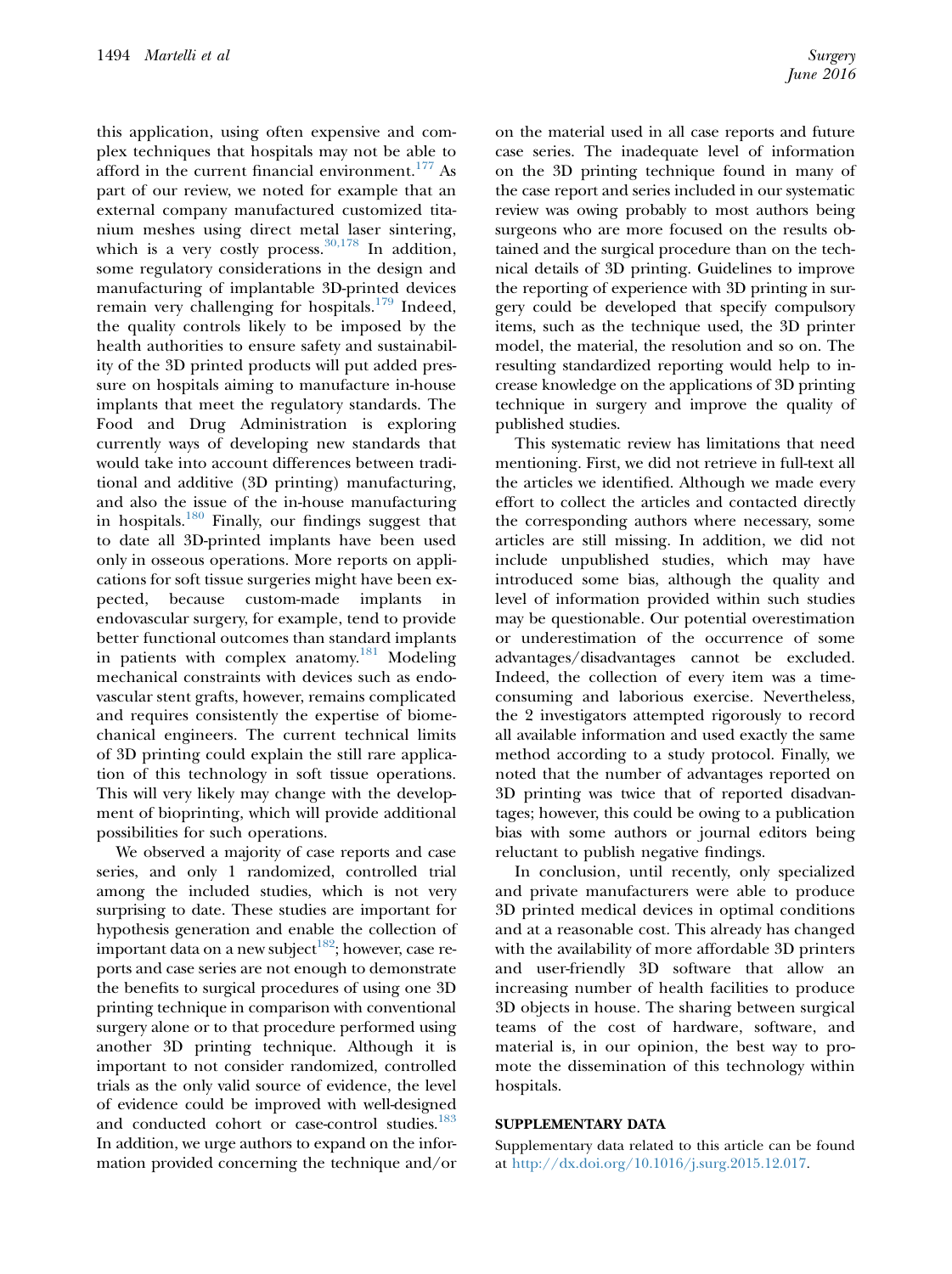#### <span id="page-10-0"></span>REFERENCES

- 1. [Rengier F, Mehndiratta A, von Tengg-Kobligk H,](http://refhub.elsevier.com/S0039-6060(15)01055-7/sref1) [Zechmann CM, Unterhinninghofen R, Kauczor H-U,](http://refhub.elsevier.com/S0039-6060(15)01055-7/sref1) [et al. 3D printing based on imaging data: review of](http://refhub.elsevier.com/S0039-6060(15)01055-7/sref1) [medical applications. Int J Comput Assist Radiol Surg](http://refhub.elsevier.com/S0039-6060(15)01055-7/sref1) [2010;5:335-41](http://refhub.elsevier.com/S0039-6060(15)01055-7/sref1).
- 2. [Gross BC, Erkal JL, Lockwood SY, Chen C, Spence DM.](http://refhub.elsevier.com/S0039-6060(15)01055-7/sref2) [Evaluation of 3D printing and its potential impact on](http://refhub.elsevier.com/S0039-6060(15)01055-7/sref2) [biotechnology and the chemical sciences. Anal Chem](http://refhub.elsevier.com/S0039-6060(15)01055-7/sref2) [2014;86:3240-53.](http://refhub.elsevier.com/S0039-6060(15)01055-7/sref2)
- 3. [Ventola CL. Medical applications for 3D printing: current](http://refhub.elsevier.com/S0039-6060(15)01055-7/sref3) [and projected uses. P T 2014;39:704-11](http://refhub.elsevier.com/S0039-6060(15)01055-7/sref3).
- 4. [Cui X, Boland T, D'Lima DD, Lotz MK. Thermal inkjet](http://refhub.elsevier.com/S0039-6060(15)01055-7/sref4) [printing in tissue engineering and regenerative medicine.](http://refhub.elsevier.com/S0039-6060(15)01055-7/sref4) [Recent Pat Drug Deliv Formul 2012;6:149.](http://refhub.elsevier.com/S0039-6060(15)01055-7/sref4)
- 5. [Chia HN, Wu BM. Recent advances in 3D printing of bio](http://refhub.elsevier.com/S0039-6060(15)01055-7/sref5)[materials. J Biol Eng 2015;9:4.](http://refhub.elsevier.com/S0039-6060(15)01055-7/sref5)
- 6. [Kim MS, Hansgen AR, Carroll JD. Use of rapid prototyping](http://refhub.elsevier.com/S0039-6060(15)01055-7/sref6) [in the care of patients with structural heart disease. Trends](http://refhub.elsevier.com/S0039-6060(15)01055-7/sref6) [Cardiovasc Med 2008;18:210-6](http://refhub.elsevier.com/S0039-6060(15)01055-7/sref6).
- 7. [Webb PA. A review of rapid prototyping \(RP\) techniques](http://refhub.elsevier.com/S0039-6060(15)01055-7/sref7) [in the medical and biomedical sector. J Med Eng Technol](http://refhub.elsevier.com/S0039-6060(15)01055-7/sref7) [2000;24:149-53](http://refhub.elsevier.com/S0039-6060(15)01055-7/sref7).
- 8. [McGurk M, Amis AA, Potamianos P, Goodger NM. Rapid](http://refhub.elsevier.com/S0039-6060(15)01055-7/sref8) [prototyping techniques for anatomical modelling in med](http://refhub.elsevier.com/S0039-6060(15)01055-7/sref8)[icine. Ann R Coll Surg Engl 1997;79:169-74.](http://refhub.elsevier.com/S0039-6060(15)01055-7/sref8)
- 9. [Torabi K, Farjood E, Hamedani S. Rapid prototyping tech](http://refhub.elsevier.com/S0039-6060(15)01055-7/sref9)[nologies and their applications in prosthodontics, a review](http://refhub.elsevier.com/S0039-6060(15)01055-7/sref9) [of literature. J Dent \(Shiraz\) 2015;16:1-9.](http://refhub.elsevier.com/S0039-6060(15)01055-7/sref9)
- 10. [Hoarau R, Zweifel D, Lanthemann E, Zrounba H,](http://refhub.elsevier.com/S0039-6060(15)01055-7/sref10) [Broome M. \[3D planning in maxillofacial surgery\]. Rev](http://refhub.elsevier.com/S0039-6060(15)01055-7/sref10) [Med Suisse 2014;10:1829-30;1832–3.](http://refhub.elsevier.com/S0039-6060(15)01055-7/sref10)
- 11. [Horn TJ, Harrysson OLA. Overview of current additive](http://refhub.elsevier.com/S0039-6060(15)01055-7/sref11) [manufacturing technologies and selected applications.](http://refhub.elsevier.com/S0039-6060(15)01055-7/sref11) [Sci Prog 2012;95\(Pt 3\):255-82](http://refhub.elsevier.com/S0039-6060(15)01055-7/sref11).
- 12. [Malik HH, Darwood ARJ, Shaunak S, Kulatilake P, El-](http://refhub.elsevier.com/S0039-6060(15)01055-7/sref12)[Hilly AA, Mulki O, et al. Three-dimensional printing in](http://refhub.elsevier.com/S0039-6060(15)01055-7/sref12) [surgery: a review of current surgical applications. J Surg](http://refhub.elsevier.com/S0039-6060(15)01055-7/sref12) [Res 2015;199:512-22](http://refhub.elsevier.com/S0039-6060(15)01055-7/sref12).
- 13. [Farr](http://refhub.elsevier.com/S0039-6060(15)01055-7/sref13)[e-Guasch E, Wolff J, Helder MN, Schulten EAJM,](http://refhub.elsevier.com/S0039-6060(15)01055-7/sref13) [Forouzanfar T, Klein-Nulend J. Application of additive](http://refhub.elsevier.com/S0039-6060(15)01055-7/sref13) [manufacturing in oral and maxillofacial surgery. J Oral](http://refhub.elsevier.com/S0039-6060(15)01055-7/sref13) [Maxillofac Surg 2015;73:2408-18](http://refhub.elsevier.com/S0039-6060(15)01055-7/sref13).
- 14. [Abdel-Moniem Barakat A, Abou-ElFetouh A, Hakam MM,](http://refhub.elsevier.com/S0039-6060(15)01055-7/sref14) [El-Hawary H, Abdel-Ghany KM. Clinical and radiographic](http://refhub.elsevier.com/S0039-6060(15)01055-7/sref14) [evaluation of a computer-generated guiding device in](http://refhub.elsevier.com/S0039-6060(15)01055-7/sref14) [bilateral sagittal split osteotomies. J Craniomaxillofac](http://refhub.elsevier.com/S0039-6060(15)01055-7/sref14) [Surg 2014;42:e195-203](http://refhub.elsevier.com/S0039-6060(15)01055-7/sref14).
- 15. [Abdel-Sayed P, Kalejs M, von Segesser LK. A new training](http://refhub.elsevier.com/S0039-6060(15)01055-7/sref15) [set-up for trans-apical aortic valve replacement. Interact](http://refhub.elsevier.com/S0039-6060(15)01055-7/sref15) [Cardiovasc Thorac Surg 2009;8:599-601.](http://refhub.elsevier.com/S0039-6060(15)01055-7/sref15)
- 16. [Al-Ahmad HT, M Saleh MW, Hussein AM. Evaluation of](http://refhub.elsevier.com/S0039-6060(15)01055-7/sref16) [an innovative computer-assisted sagittal split ramus os](http://refhub.elsevier.com/S0039-6060(15)01055-7/sref16)[teotomy to reduce neurosensory alterations following or](http://refhub.elsevier.com/S0039-6060(15)01055-7/sref16)[thognathic surgery: a pilot study. Int J Med Robot 2013;](http://refhub.elsevier.com/S0039-6060(15)01055-7/sref16) [9:134-41.](http://refhub.elsevier.com/S0039-6060(15)01055-7/sref16)
- 17. [Arora A, Datarkar AN, Borle RM, Rai A, Adwani DG.](http://refhub.elsevier.com/S0039-6060(15)01055-7/sref17) [Custom-made implant for maxillofacial defects using](http://refhub.elsevier.com/S0039-6060(15)01055-7/sref17) [rapid prototype models. J Oral Maxillofac Surg 2013;71:](http://refhub.elsevier.com/S0039-6060(15)01055-7/sref17) [e104-10](http://refhub.elsevier.com/S0039-6060(15)01055-7/sref17).
- 18. [Ayoub N, Ghassemi A, Rana M, Gerressen M, Riediger D,](http://refhub.elsevier.com/S0039-6060(15)01055-7/sref18) [H](http://refhub.elsevier.com/S0039-6060(15)01055-7/sref18)ö[lzle F, et al. Evaluation of computer-assisted mandibular](http://refhub.elsevier.com/S0039-6060(15)01055-7/sref18) [reconstruction with vascularized iliac crest bone graft](http://refhub.elsevier.com/S0039-6060(15)01055-7/sref18) [compared to conventional surgery: a randomized prospec](http://refhub.elsevier.com/S0039-6060(15)01055-7/sref18)[tive clinical trial. Trials 2014;15:114.](http://refhub.elsevier.com/S0039-6060(15)01055-7/sref18)
- 19. [Azuma M, Yanagawa T, Ishibashi-Kanno N, Uchida F, Ito T,](http://refhub.elsevier.com/S0039-6060(15)01055-7/sref19) [Yamagata K, et al. Mandibular reconstruction using plates](http://refhub.elsevier.com/S0039-6060(15)01055-7/sref19) [prebent to fit rapid prototyping 3-dimensional printing](http://refhub.elsevier.com/S0039-6060(15)01055-7/sref19) [models ameliorates contour deformity. Head Face Med](http://refhub.elsevier.com/S0039-6060(15)01055-7/sref19) [2014;10:45](http://refhub.elsevier.com/S0039-6060(15)01055-7/sref19).
- 20. [Bai S, Bo B, Bi Y, Wang B, Zhao J, Liu Y, et al. CAD/CAM](http://refhub.elsevier.com/S0039-6060(15)01055-7/sref20) [surface templates as an alternative to the intermediate](http://refhub.elsevier.com/S0039-6060(15)01055-7/sref20) [wafer in orthognathic surgery. Oral Surg Oral Med Oral](http://refhub.elsevier.com/S0039-6060(15)01055-7/sref20) [Pathol Oral Radiol Endod 2010;110:e1-7](http://refhub.elsevier.com/S0039-6060(15)01055-7/sref20).
- 21. [Bellanova L, Paul L, Docquier P-L. Surgical guides \(pa](http://refhub.elsevier.com/S0039-6060(15)01055-7/sref21)[tient-specific instruments\) for pediatric tibial bone sar](http://refhub.elsevier.com/S0039-6060(15)01055-7/sref21)[coma resection and allograft reconstruction. Sarcoma](http://refhub.elsevier.com/S0039-6060(15)01055-7/sref21) [2013;2013:787653](http://refhub.elsevier.com/S0039-6060(15)01055-7/sref21).
- 22. [Brie J, Chartier T, Chaput C, Delage C, Pradeau B, Caire F,](http://refhub.elsevier.com/S0039-6060(15)01055-7/sref22) [et al. A new custom made bioceramic implant for the](http://refhub.elsevier.com/S0039-6060(15)01055-7/sref22) [repair of large and complex craniofacial bone defects.](http://refhub.elsevier.com/S0039-6060(15)01055-7/sref22) [J Craniomaxillofac Surg 2013;41:403-7.](http://refhub.elsevier.com/S0039-6060(15)01055-7/sref22)
- 23. [Bruy](http://refhub.elsevier.com/S0039-6060(15)01055-7/sref23)[ere F, Leroux C, Brunereau L, Lermusiaux P. Rapid](http://refhub.elsevier.com/S0039-6060(15)01055-7/sref23) [prototyping model for percutaneous nephrolithotomy](http://refhub.elsevier.com/S0039-6060(15)01055-7/sref23) [training. J Endourol 2008;22:91-6](http://refhub.elsevier.com/S0039-6060(15)01055-7/sref23).
- 24. [Bullock P, Dunaway D, McGurk L, Richards R. Integration](http://refhub.elsevier.com/S0039-6060(15)01055-7/sref24) [of image guidance and rapid prototyping technology in](http://refhub.elsevier.com/S0039-6060(15)01055-7/sref24) [craniofacial surgery. Int J Oral Maxillofac Surg 2013;42:](http://refhub.elsevier.com/S0039-6060(15)01055-7/sref24) [970-3](http://refhub.elsevier.com/S0039-6060(15)01055-7/sref24).
- 25. [Byrne PJ, Garcia JR. Autogenous nasal tip reconstruc](http://refhub.elsevier.com/S0039-6060(15)01055-7/sref25)[tion of complex defects: a structural approach employ](http://refhub.elsevier.com/S0039-6060(15)01055-7/sref25)[ing rapid prototyping. Arch Facial Plast Surg 2007;9:](http://refhub.elsevier.com/S0039-6060(15)01055-7/sref25) [358-64](http://refhub.elsevier.com/S0039-6060(15)01055-7/sref25).
- 26. [Cheung CL, Looi T, Lendvay TS, Drake JM, Farhat WA.](http://refhub.elsevier.com/S0039-6060(15)01055-7/sref26) [Use of 3-dimensional printing technology and silicone](http://refhub.elsevier.com/S0039-6060(15)01055-7/sref26) [modeling in surgical simulation: development and face](http://refhub.elsevier.com/S0039-6060(15)01055-7/sref26) [validation in pediatric laparoscopic pyeloplasty. J Surg](http://refhub.elsevier.com/S0039-6060(15)01055-7/sref26) [Educ 2014;71:762-7.](http://refhub.elsevier.com/S0039-6060(15)01055-7/sref26)
- 27. [Ching W-C, Goh RCW, Lin C-L, Lo L-J, Chen Y-R.](http://refhub.elsevier.com/S0039-6060(15)01055-7/sref27) [Aesthetic restoration of fronto-orbital deformity with pre](http://refhub.elsevier.com/S0039-6060(15)01055-7/sref27)[fabricated implant utilizing modeling clay and rapid](http://refhub.elsevier.com/S0039-6060(15)01055-7/sref27)[prototyping technology. Aesthetic Plast Surg 2011;35:](http://refhub.elsevier.com/S0039-6060(15)01055-7/sref27) [1176-9.](http://refhub.elsevier.com/S0039-6060(15)01055-7/sref27)
- 28. [Chow LK, Cheung LK. The usefulness of stereomodels in](http://refhub.elsevier.com/S0039-6060(15)01055-7/sref28) [maxillofacial surgical management. J Oral Maxillofac Surg](http://refhub.elsevier.com/S0039-6060(15)01055-7/sref28) [2007;65:2260-8](http://refhub.elsevier.com/S0039-6060(15)01055-7/sref28).
- 29. [Ciocca L, De Crescenzio F, Fantini M, Scotti R. Rehabilita](http://refhub.elsevier.com/S0039-6060(15)01055-7/sref29)[tion of the nose using CAD/CAM and rapid prototyping](http://refhub.elsevier.com/S0039-6060(15)01055-7/sref29) [technology after ablative surgery of squamous cell carci](http://refhub.elsevier.com/S0039-6060(15)01055-7/sref29)[noma: a pilot clinical report. Int J Oral Maxillofac Im](http://refhub.elsevier.com/S0039-6060(15)01055-7/sref29)[plants 2010;25:808-12](http://refhub.elsevier.com/S0039-6060(15)01055-7/sref29).
- 30. [Ciocca L, Fantini M, De Crescenzio F, Corinaldesi G,](http://refhub.elsevier.com/S0039-6060(15)01055-7/sref30) [Scotti R. Direct metal laser sintering \(DMLS\) of a custom](http://refhub.elsevier.com/S0039-6060(15)01055-7/sref30)[ized titanium mesh for prosthetically guided bone regen](http://refhub.elsevier.com/S0039-6060(15)01055-7/sref30)[eration of atrophic maxillary arches. Med Biol Eng](http://refhub.elsevier.com/S0039-6060(15)01055-7/sref30) [Comput 2011;49:1347-52.](http://refhub.elsevier.com/S0039-6060(15)01055-7/sref30)
- 31. [Ciocca L, Fantini M, De Crescenzio F, Persiani F, Scotti R.](http://refhub.elsevier.com/S0039-6060(15)01055-7/sref31) [Computer-aided design and manufacturing construction](http://refhub.elsevier.com/S0039-6060(15)01055-7/sref31) [of a surgical template for craniofacial implant positioning](http://refhub.elsevier.com/S0039-6060(15)01055-7/sref31) [to support a definitive nasal prosthesis. Clin Oral Implants](http://refhub.elsevier.com/S0039-6060(15)01055-7/sref31) [Res 2011;22:850-6](http://refhub.elsevier.com/S0039-6060(15)01055-7/sref31).
- 32. [Ciocca L, Mazzoni S, Fantini M, Persiani F, Marchetti C,](http://refhub.elsevier.com/S0039-6060(15)01055-7/sref32) [Scotti R. CAD/CAM guided secondary mandibular recon](http://refhub.elsevier.com/S0039-6060(15)01055-7/sref32)[struction of a discontinuity defect after ablative cancer sur](http://refhub.elsevier.com/S0039-6060(15)01055-7/sref32)[gery. J Craniomaxillofac Surg 2012;40:e511-5.](http://refhub.elsevier.com/S0039-6060(15)01055-7/sref32)
- 33. [Ciocca L, Marchetti C, Mazzoni S, Baldissara P, Gatto MRA,](http://refhub.elsevier.com/S0039-6060(15)01055-7/sref33) [Cipriani R, et al. Accuracy of fibular sectioning and insertion](http://refhub.elsevier.com/S0039-6060(15)01055-7/sref33) [into a rapid-prototyped bone plate, for mandibular recon](http://refhub.elsevier.com/S0039-6060(15)01055-7/sref33)[struction using CAD-CAM technology. J Craniomaxillofac](http://refhub.elsevier.com/S0039-6060(15)01055-7/sref33) [Surg 2015;43:28-33](http://refhub.elsevier.com/S0039-6060(15)01055-7/sref33).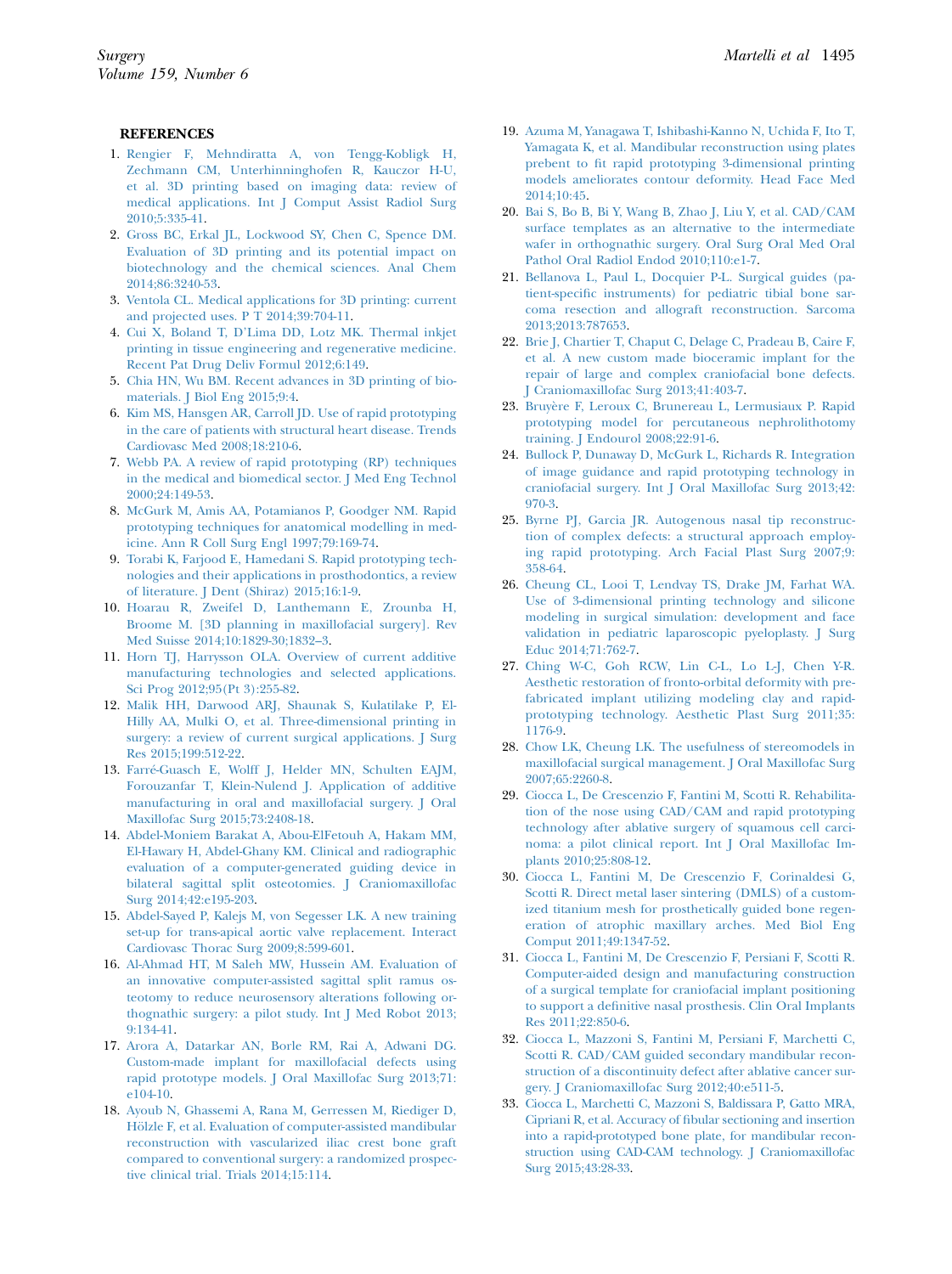- <span id="page-11-0"></span>34. [Cohen A, Laviv A, Berman P, Nashef R, Abu-Tair J. Mandib](http://refhub.elsevier.com/S0039-6060(15)01055-7/sref34)[ular reconstruction using stereolithographic 3-dimensional](http://refhub.elsevier.com/S0039-6060(15)01055-7/sref34) [printing modeling technology. Oral Surg Oral Med Oral](http://refhub.elsevier.com/S0039-6060(15)01055-7/sref34) [Pathol Oral Radiol Endod 2009;108:661-6.](http://refhub.elsevier.com/S0039-6060(15)01055-7/sref34)
- 35. [Cui J, Chen L, Guan X, Ye L, Wang H, Liu L. Surgical plan](http://refhub.elsevier.com/S0039-6060(15)01055-7/sref35)[ning, three-dimensional model surgery and preshaped](http://refhub.elsevier.com/S0039-6060(15)01055-7/sref35) [implants in treatment of bilateral craniomaxillofacial](http://refhub.elsevier.com/S0039-6060(15)01055-7/sref35) [post-traumatic deformities. J Oral Maxillofac Surg 2014;](http://refhub.elsevier.com/S0039-6060(15)01055-7/sref35) [72:1138.e1-14](http://refhub.elsevier.com/S0039-6060(15)01055-7/sref35).
- 36. [da Rosa ELS, Oleskovicz CF, Arag](http://refhub.elsevier.com/S0039-6060(15)01055-7/sref36)ã[o BN. Rapid prototyp](http://refhub.elsevier.com/S0039-6060(15)01055-7/sref36)[ing in maxillofacial surgery and traumatology: case report.](http://refhub.elsevier.com/S0039-6060(15)01055-7/sref36) [Braz Dent J 2004;15:243-7](http://refhub.elsevier.com/S0039-6060(15)01055-7/sref36).
- 37. [Dai K-R, Yan M-N, Zhu Z-A, Sun Y-H. Computer-aided](http://refhub.elsevier.com/S0039-6060(15)01055-7/sref37) [custom-made hemipelvic prosthesis used in extensive pel](http://refhub.elsevier.com/S0039-6060(15)01055-7/sref37)[vic lesions. J Arthroplasty 2007;22:981-6](http://refhub.elsevier.com/S0039-6060(15)01055-7/sref37).
- 38. [Day RE, Guy DT, Kop AM, Morrison DA. The Royal Perth](http://refhub.elsevier.com/S0039-6060(15)01055-7/sref38) [Hospital method for the design and manufacture of tita](http://refhub.elsevier.com/S0039-6060(15)01055-7/sref38)[nium cranioplasty plates. Br J Oral Maxillofac Surg 2012;](http://refhub.elsevier.com/S0039-6060(15)01055-7/sref38) [50:376-7.](http://refhub.elsevier.com/S0039-6060(15)01055-7/sref38)
- 39. [Deshmukh TR, Kuthe AM, Vaibhav B. Preplanning and](http://refhub.elsevier.com/S0039-6060(15)01055-7/sref39) [simulation of surgery using rapid modelling. J Med Eng](http://refhub.elsevier.com/S0039-6060(15)01055-7/sref39) [Technol 2010;34:291-4](http://refhub.elsevier.com/S0039-6060(15)01055-7/sref39).
- 40. [Dhakshyani R, Nukman Y, Osman NAA, Vijay C. Prelimi](http://refhub.elsevier.com/S0039-6060(15)01055-7/sref40)[nary report: rapid prototyping models for Dysplastic hip](http://refhub.elsevier.com/S0039-6060(15)01055-7/sref40) [surgery. Cent Eur J Med 2011;6:266-70](http://refhub.elsevier.com/S0039-6060(15)01055-7/sref40).
- 41. [Dobbe JGG, Vroemen JC, Strackee SD, Streekstra GJ. Pa](http://refhub.elsevier.com/S0039-6060(15)01055-7/sref41)[tient-tailored plate for bone fixation and accurate 3D posi](http://refhub.elsevier.com/S0039-6060(15)01055-7/sref41)[tioning in corrective osteotomy. Med Biol Eng Comput](http://refhub.elsevier.com/S0039-6060(15)01055-7/sref41) [2013;51:19-27](http://refhub.elsevier.com/S0039-6060(15)01055-7/sref41).
- 42. [Du H, Tian X, Li T, Yang J, Li K, Pei G, et al. Use of patient](http://refhub.elsevier.com/S0039-6060(15)01055-7/sref42)[specific templates in hip resurfacing arthroplasty: experi](http://refhub.elsevier.com/S0039-6060(15)01055-7/sref42)[ence from sixteen cases. Int Orthop 2013;37:777-82](http://refhub.elsevier.com/S0039-6060(15)01055-7/sref42).
- 43. [D'Urso PS, Williamson OD, Thompson RG. Biomodeling](http://refhub.elsevier.com/S0039-6060(15)01055-7/sref43) [as an aid to spinal instrumentation. Spine 2005;30:2841-5](http://refhub.elsevier.com/S0039-6060(15)01055-7/sref43).
- 44. [Eggbeer D, Evans P. Computer-aided methods in bespoke](http://refhub.elsevier.com/S0039-6060(15)01055-7/sref44) [breast prosthesis design and fabrication. Proc Inst Mech](http://refhub.elsevier.com/S0039-6060(15)01055-7/sref44) [Eng H 2011;225:94-9](http://refhub.elsevier.com/S0039-6060(15)01055-7/sref44).
- 45. [Erbano BO, Opolski AC, Olandoski M, Foggiatto JA,](http://refhub.elsevier.com/S0039-6060(15)01055-7/sref45) [Kubrusly LF, Dietz UA, et al. Rapid prototyping of three](http://refhub.elsevier.com/S0039-6060(15)01055-7/sref45)[dimensional biomodels as an adjuvant in the surgical](http://refhub.elsevier.com/S0039-6060(15)01055-7/sref45) [planning for intracranial aneurysms. Acta Cir Bras 2013;](http://refhub.elsevier.com/S0039-6060(15)01055-7/sref45) [28:756-61.](http://refhub.elsevier.com/S0039-6060(15)01055-7/sref45)
- 46. [Faur C, Crainic N, Sticlaru C, Oancea C. Rapid prototyp](http://refhub.elsevier.com/S0039-6060(15)01055-7/sref46)[ing technique in the preoperative planning for total hip](http://refhub.elsevier.com/S0039-6060(15)01055-7/sref46) [arthroplasty with custom femoral components. Wien Klin](http://refhub.elsevier.com/S0039-6060(15)01055-7/sref46) [Wochenschr 2013;125:144-9.](http://refhub.elsevier.com/S0039-6060(15)01055-7/sref46)
- 47. [Feng F, Wang H, Guan X, Tian W, Jing W, Long J, et al.](http://refhub.elsevier.com/S0039-6060(15)01055-7/sref47) [Mirror imaging and preshaped titanium plates in the treat](http://refhub.elsevier.com/S0039-6060(15)01055-7/sref47)[ment of unilateral malar and zygomatic arch fractures.](http://refhub.elsevier.com/S0039-6060(15)01055-7/sref47) [Oral Surg Oral Med Oral Pathol Oral Radiol Endod](http://refhub.elsevier.com/S0039-6060(15)01055-7/sref47) [2011;112:188-94.](http://refhub.elsevier.com/S0039-6060(15)01055-7/sref47)
- 48. [Frame M, Huntley JS. Rapid prototyping in orthopaedic](http://refhub.elsevier.com/S0039-6060(15)01055-7/sref48) [surgery: a user's guide. ScientificWorldJournal 2012;2012:](http://refhub.elsevier.com/S0039-6060(15)01055-7/sref48) [838575.](http://refhub.elsevier.com/S0039-6060(15)01055-7/sref48)
- 49. [Gerber N, Stieglitz L, Peterhans M, Nolte LP, Raabe A,](http://refhub.elsevier.com/S0039-6060(15)01055-7/sref49) [Weber S. Using rapid prototyping molds to create pa](http://refhub.elsevier.com/S0039-6060(15)01055-7/sref49)[tient specific polymethylmethacrylate implants in cranio](http://refhub.elsevier.com/S0039-6060(15)01055-7/sref49)[plasty. Conf Proc IEEE Eng Med Biol Soc 2010;2010:](http://refhub.elsevier.com/S0039-6060(15)01055-7/sref49) [3357-60.](http://refhub.elsevier.com/S0039-6060(15)01055-7/sref49)
- 50. [Gong X, Yu Q. Correction of maxillary deformity in infants](http://refhub.elsevier.com/S0039-6060(15)01055-7/sref50) [with bilateral cleft lip and palate using computer-assisted](http://refhub.elsevier.com/S0039-6060(15)01055-7/sref50) [design. Oral Surg Oral Med Oral Pathol Oral Radiol](http://refhub.elsevier.com/S0039-6060(15)01055-7/sref50) [2012;114\(5 Suppl\):S74-8](http://refhub.elsevier.com/S0039-6060(15)01055-7/sref50).
- 51. [Guarino J, Tennyson S, McCain G, Bond L, Shea K,](http://refhub.elsevier.com/S0039-6060(15)01055-7/sref51) [King H. Rapid prototyping technology for surgeries of](http://refhub.elsevier.com/S0039-6060(15)01055-7/sref51)

[the pediatric spine and pelvis: benefits analysis. J Pediatr](http://refhub.elsevier.com/S0039-6060(15)01055-7/sref51) [Orthop 2007;27:955-60](http://refhub.elsevier.com/S0039-6060(15)01055-7/sref51).

- 52. [Guevara-Rojas G, Figl M, Schicho K, Seemann R,](http://refhub.elsevier.com/S0039-6060(15)01055-7/sref52) [Traxler H, Vacariu A, et al. Patient-specific polyetherether](http://refhub.elsevier.com/S0039-6060(15)01055-7/sref52)[ketone facial implants in a computer-aided planning work](http://refhub.elsevier.com/S0039-6060(15)01055-7/sref52)[flow. J Oral Maxillofac Surg 2014;72:1801-12.](http://refhub.elsevier.com/S0039-6060(15)01055-7/sref52)
- 53. [H](http://refhub.elsevier.com/S0039-6060(15)01055-7/sref53)[akansson A, Rantatalo M, Hansen T, Wanhainen A. Pa](http://refhub.elsevier.com/S0039-6060(15)01055-7/sref53)[tient specific biomodel of the whole aorta - the importance](http://refhub.elsevier.com/S0039-6060(15)01055-7/sref53) [of calcified plaque removal. VASA 2011;40:453-9](http://refhub.elsevier.com/S0039-6060(15)01055-7/sref53).
- 54. [Hammer B, Zizelmann C, Scheufler K. Solid modeling in](http://refhub.elsevier.com/S0039-6060(15)01055-7/sref54) [surgery of the anterior skull base. J Oral Maxillofac Surg](http://refhub.elsevier.com/S0039-6060(15)01055-7/sref54) [2010;21:96-9](http://refhub.elsevier.com/S0039-6060(15)01055-7/sref54).
- 55. [Hananouchi T, Saito M, Koyama T, Hagio K, Murase T,](http://refhub.elsevier.com/S0039-6060(15)01055-7/sref55) [Sugano N, et al. Tailor-made surgical guide based on rapid](http://refhub.elsevier.com/S0039-6060(15)01055-7/sref55) [prototyping technique for cup insertion in total hip ar](http://refhub.elsevier.com/S0039-6060(15)01055-7/sref55)[throplasty. Int J Med Robot 2009;5:164-9](http://refhub.elsevier.com/S0039-6060(15)01055-7/sref55).
- 56. [Hatamleh MM, Watson J. Construction of an implant](http://refhub.elsevier.com/S0039-6060(15)01055-7/sref56)[retained auricular prosthesis with the aid of contemporary](http://refhub.elsevier.com/S0039-6060(15)01055-7/sref56) [digital technologies: a clinical report. J Prosthodont 2013;](http://refhub.elsevier.com/S0039-6060(15)01055-7/sref56) [22:132-6.](http://refhub.elsevier.com/S0039-6060(15)01055-7/sref56)
- 57. [He Y, Zhu HG, Zhang ZY, He J, Sader R. Three-dimen](http://refhub.elsevier.com/S0039-6060(15)01055-7/sref57)[sional model simulation and reconstruction of compos](http://refhub.elsevier.com/S0039-6060(15)01055-7/sref57)[ite total maxillectomy defects with fibula](http://refhub.elsevier.com/S0039-6060(15)01055-7/sref57) [osteomyocutaneous flap flow-through from radial fore](http://refhub.elsevier.com/S0039-6060(15)01055-7/sref57)[arm flap. Oral Surg Oral Med Oral Pathol Oral Radiol](http://refhub.elsevier.com/S0039-6060(15)01055-7/sref57) [Endod 2009;108:e6-12](http://refhub.elsevier.com/S0039-6060(15)01055-7/sref57).
- 58. [Herlin C, Koppe M, B](http://refhub.elsevier.com/S0039-6060(15)01055-7/sref58)[eziat J-L, Gleizal A. Rapid prototyp](http://refhub.elsevier.com/S0039-6060(15)01055-7/sref58)[ing in craniofacial surgery: using a positioning guide after](http://refhub.elsevier.com/S0039-6060(15)01055-7/sref58) [zygomatic osteotomy - A case report. J Craniomaxillofac](http://refhub.elsevier.com/S0039-6060(15)01055-7/sref58) [Surg 2011;39:376-9](http://refhub.elsevier.com/S0039-6060(15)01055-7/sref58).
- 59. [Hierl T, Arnold S, Kruber D, Schulze F-P, H](http://refhub.elsevier.com/S0039-6060(15)01055-7/sref59)ü[mpfner-](http://refhub.elsevier.com/S0039-6060(15)01055-7/sref59) [Hierl H. CAD-CAM-assisted esthetic facial surgery. J Oral](http://refhub.elsevier.com/S0039-6060(15)01055-7/sref59) [Maxillofac Surg 2013;71:e15-23.](http://refhub.elsevier.com/S0039-6060(15)01055-7/sref59)
- 60. [Hirao M, Ikemoto S, Tsuboi H, Akita S, Ohshima S,](http://refhub.elsevier.com/S0039-6060(15)01055-7/sref60) [Saeki Y, et al. Computer assisted planning and custom](http://refhub.elsevier.com/S0039-6060(15)01055-7/sref60)[made surgical guide for malunited pronation deformity](http://refhub.elsevier.com/S0039-6060(15)01055-7/sref60) [after first metatarsophalangeal joint arthrodesis in rheu](http://refhub.elsevier.com/S0039-6060(15)01055-7/sref60)[matoid arthritis: a case report. Comput Aided Surg 2014;](http://refhub.elsevier.com/S0039-6060(15)01055-7/sref60) [19:13-9.](http://refhub.elsevier.com/S0039-6060(15)01055-7/sref60)
- 61. [Hou J-S, Chen M, Pan C-B, Tao Q, Wang J-G, Wang C,](http://refhub.elsevier.com/S0039-6060(15)01055-7/sref61) [et al. Immediate reconstruction of bilateral mandible de](http://refhub.elsevier.com/S0039-6060(15)01055-7/sref61)[fects: management based on computer-aided design/](http://refhub.elsevier.com/S0039-6060(15)01055-7/sref61) [computer-aided manufacturing rapid prototyping tech](http://refhub.elsevier.com/S0039-6060(15)01055-7/sref61)[nology in combination with vascularized fibular osteo](http://refhub.elsevier.com/S0039-6060(15)01055-7/sref61)[myocutaneous flap. J Oral Maxillofac Surg 2011;69:](http://refhub.elsevier.com/S0039-6060(15)01055-7/sref61) [1792-7](http://refhub.elsevier.com/S0039-6060(15)01055-7/sref61).
- 62. [Hsieh M-K, Chen AC-Y, Cheng C-Y, Chou Y-C, Chan Y-S,](http://refhub.elsevier.com/S0039-6060(15)01055-7/sref62) [Hsu K-Y. Repositioning osteotomy for intra-articular mal](http://refhub.elsevier.com/S0039-6060(15)01055-7/sref62)[union of distal radius with radiocarpal and/or distal radio](http://refhub.elsevier.com/S0039-6060(15)01055-7/sref62)[ulnar joint subluxation. J Trauma 2010;69:418-22](http://refhub.elsevier.com/S0039-6060(15)01055-7/sref62).
- 63. [Hu YJ, Hardianto A, Li SY, Zhang ZY, Zhang CP. Recon](http://refhub.elsevier.com/S0039-6060(15)01055-7/sref63)[struction of a palatomaxillary defect with vascularized iliac](http://refhub.elsevier.com/S0039-6060(15)01055-7/sref63) [bone combined with a superficial inferior epigastric artery](http://refhub.elsevier.com/S0039-6060(15)01055-7/sref63) [flap and zygomatic implants as anchorage. Int J Oral Max](http://refhub.elsevier.com/S0039-6060(15)01055-7/sref63)[illofac Surg 2007;36:854-7.](http://refhub.elsevier.com/S0039-6060(15)01055-7/sref63)
- 64. [Hung S-S, Lee Z-L, Lee Z-L. Clinical application of rapid](http://refhub.elsevier.com/S0039-6060(15)01055-7/sref64) [prototype model in pediatric proximal femoral corrective](http://refhub.elsevier.com/S0039-6060(15)01055-7/sref64) [osteotomy. Orthopedics 2008;31:72](http://refhub.elsevier.com/S0039-6060(15)01055-7/sref64).
- 65. [Huotilainen E, Jaanimets R, Val](http://refhub.elsevier.com/S0039-6060(15)01055-7/sref65)a[sek J, Marci](http://refhub.elsevier.com/S0039-6060(15)01055-7/sref65)[an P,](http://refhub.elsevier.com/S0039-6060(15)01055-7/sref65) [Salmi M, Tuomi J, et al. Inaccuracies in additive manufac](http://refhub.elsevier.com/S0039-6060(15)01055-7/sref65)[tured medical skull models caused by the DICOM to STL](http://refhub.elsevier.com/S0039-6060(15)01055-7/sref65) [conversion process. J Craniomaxillofac Surg 2014;42:](http://refhub.elsevier.com/S0039-6060(15)01055-7/sref65) [e259-65](http://refhub.elsevier.com/S0039-6060(15)01055-7/sref65).
- 66. [Hurson C, Tansey A, O'Donnchadha B, Nicholson P,](http://refhub.elsevier.com/S0039-6060(15)01055-7/sref66) [Rice J, McElwain J. Rapid prototyping in the assessment,](http://refhub.elsevier.com/S0039-6060(15)01055-7/sref66)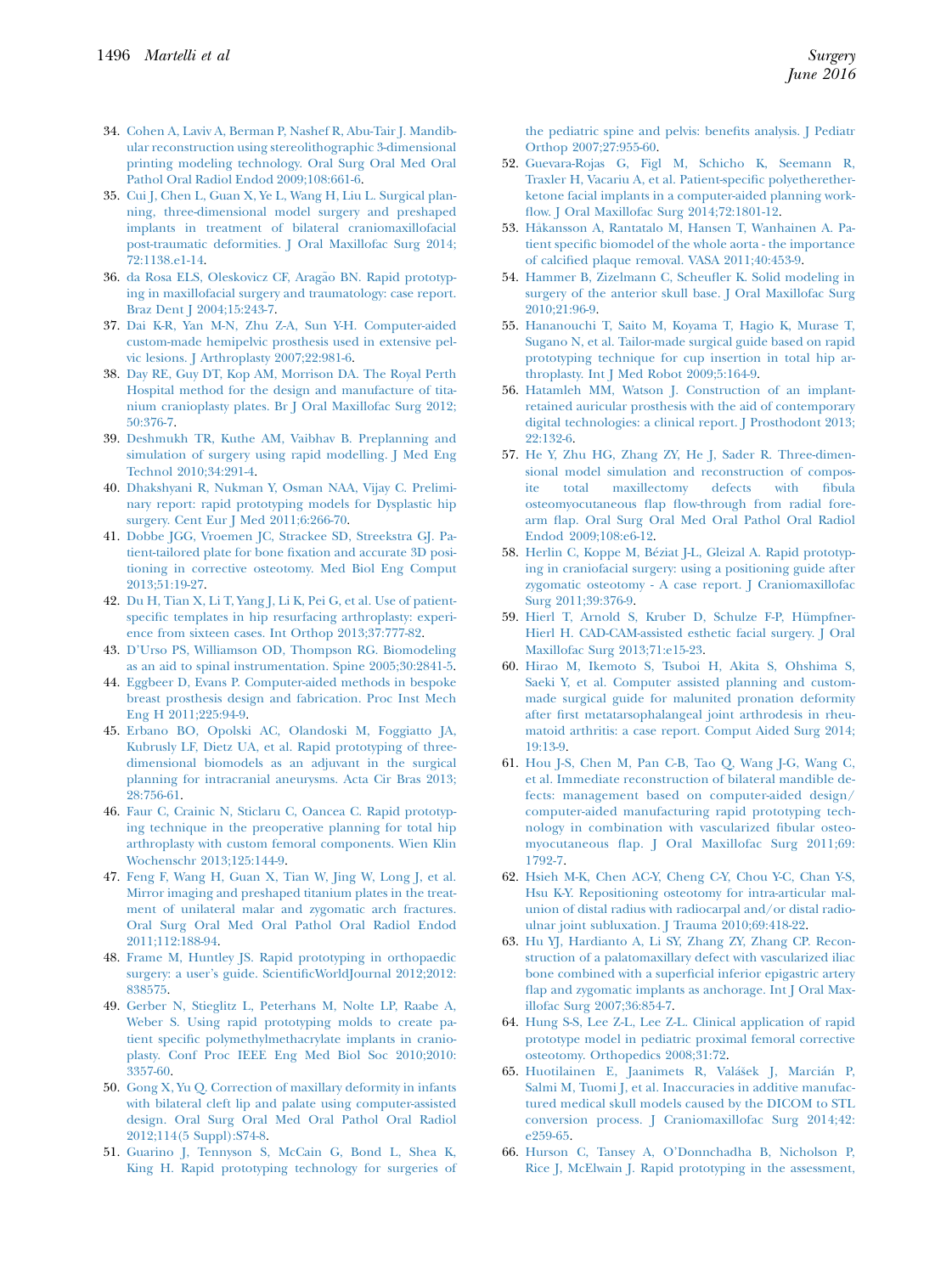<span id="page-12-0"></span>[classification and preoperative planning of acetabular frac](http://refhub.elsevier.com/S0039-6060(15)01055-7/sref66)[tures. Injury 2007;38:1158-62](http://refhub.elsevier.com/S0039-6060(15)01055-7/sref66).

- 67. [Izatt MT, Thorpe PLPJ, Thompson RG, D'Urso PS,](http://refhub.elsevier.com/S0039-6060(15)01055-7/sref67) [Adam CJ, Earwaker JWS, et al. The use of physical bio](http://refhub.elsevier.com/S0039-6060(15)01055-7/sref67)[modelling in complex spinal surgery. Eur Spine J 2007;](http://refhub.elsevier.com/S0039-6060(15)01055-7/sref67) [16:1507-18.](http://refhub.elsevier.com/S0039-6060(15)01055-7/sref67)
- 68. [Jacobs S, Grunert R, Mohr FW, Falk V. 3D-Imaging of car](http://refhub.elsevier.com/S0039-6060(15)01055-7/sref68)[diac structures using 3D heart models for planning in](http://refhub.elsevier.com/S0039-6060(15)01055-7/sref68) [heart surgery: a preliminary study. Interact Cardiovasc](http://refhub.elsevier.com/S0039-6060(15)01055-7/sref68) [Thorac Surg 2008;7:6-9](http://refhub.elsevier.com/S0039-6060(15)01055-7/sref68).
- 69. [Jeong H-S, Park K-J, Kil K-M, Chong S, Eun H-J, Lee T-S,](http://refhub.elsevier.com/S0039-6060(15)01055-7/sref69) [et al. Minimally invasive plate osteosynthesis using 3D](http://refhub.elsevier.com/S0039-6060(15)01055-7/sref69) [printing for shaft fractures of clavicles: technical note.](http://refhub.elsevier.com/S0039-6060(15)01055-7/sref69) [Arch Orthop Trauma Surg 2014;134:1551-5](http://refhub.elsevier.com/S0039-6060(15)01055-7/sref69).
- 70. [Jirman R, Hor](http://refhub.elsevier.com/S0039-6060(15)01055-7/sref70)á[k Z, Maz](http://refhub.elsevier.com/S0039-6060(15)01055-7/sref70)ánek J, Rezní[cek J. Individual](http://refhub.elsevier.com/S0039-6060(15)01055-7/sref70) [replacement of the frontal bone defect: case report.](http://refhub.elsevier.com/S0039-6060(15)01055-7/sref70) [Prague Med Rep 2009;110:79-84](http://refhub.elsevier.com/S0039-6060(15)01055-7/sref70).
- 71. [Juergens P, Krol Z, Zeilhofer H-F, Beinemann J, Schicho K,](http://refhub.elsevier.com/S0039-6060(15)01055-7/sref71) [Ewers R, et al. Computer simulation and rapid prototyping](http://refhub.elsevier.com/S0039-6060(15)01055-7/sref71) [for the reconstruction of the mandible. J Oral Maxillofac](http://refhub.elsevier.com/S0039-6060(15)01055-7/sref71) [Surg 2009;67:2167-70](http://refhub.elsevier.com/S0039-6060(15)01055-7/sref71).
- 72. [Kasprzak P, Tomaszewski G, Wr](http://refhub.elsevier.com/S0039-6060(15)01055-7/sref72)ó[bel-Wi](http://refhub.elsevier.com/S0039-6060(15)01055-7/sref72)ś[niewska G,](http://refhub.elsevier.com/S0039-6060(15)01055-7/sref72) [Zawirski M. Polypropylene-polyester cranial prostheses](http://refhub.elsevier.com/S0039-6060(15)01055-7/sref72) [prepared with CAD/CAM technology. Report of first 15](http://refhub.elsevier.com/S0039-6060(15)01055-7/sref72) [cases. Clin Neurol Neurosurg 2011;113:311-5.](http://refhub.elsevier.com/S0039-6060(15)01055-7/sref72)
- 73. [Kataoka T, Oka K, Miyake J, Omori S, Tanaka H,](http://refhub.elsevier.com/S0039-6060(15)01055-7/sref73) [Murase T. 3-Dimensional prebent plate fixation in](http://refhub.elsevier.com/S0039-6060(15)01055-7/sref73) [corrective osteotomy of malunited upper extremity frac](http://refhub.elsevier.com/S0039-6060(15)01055-7/sref73)[tures using a real-sized plastic bone model prepared by](http://refhub.elsevier.com/S0039-6060(15)01055-7/sref73) [preoperative computer simulation. J Hand Surg Am](http://refhub.elsevier.com/S0039-6060(15)01055-7/sref73) [2013;38:909-19](http://refhub.elsevier.com/S0039-6060(15)01055-7/sref73).
- 74. [Kawaguchi Y, Nakano M, Yasuda T, Seki S, Hori T,](http://refhub.elsevier.com/S0039-6060(15)01055-7/sref74) [Kimura T. Development of a new technique for pedicle](http://refhub.elsevier.com/S0039-6060(15)01055-7/sref74) [screw and Magerl screw insertion using a 3-dimensional](http://refhub.elsevier.com/S0039-6060(15)01055-7/sref74) [image guide. Spine 2012;37:1983-8.](http://refhub.elsevier.com/S0039-6060(15)01055-7/sref74)
- 75. [Key SJ, Evans PL, Bocca A, Whittet H, Silvester KC. Pro](http://refhub.elsevier.com/S0039-6060(15)01055-7/sref75)[duction of custom-made bungs using computed tomog](http://refhub.elsevier.com/S0039-6060(15)01055-7/sref75)[raphy and rapid prototyping: a novel method to](http://refhub.elsevier.com/S0039-6060(15)01055-7/sref75) [correct nasoseptal defects. Br J Oral Maxillofac Surg](http://refhub.elsevier.com/S0039-6060(15)01055-7/sref75) [2008;46:507-8](http://refhub.elsevier.com/S0039-6060(15)01055-7/sref75).
- 76. Klammert U, Böhm H, Schweitzer T, Würzler K, [Gbureck U, Reuther J, et al. Multi-directional Le Fort III](http://refhub.elsevier.com/S0039-6060(15)01055-7/sref76) [midfacial distraction using an individual prefabricated de](http://refhub.elsevier.com/S0039-6060(15)01055-7/sref76)[vice. J Craniomaxillofac Surg 2009;37:210-5.](http://refhub.elsevier.com/S0039-6060(15)01055-7/sref76)
- 77. [Kono K, Shintani A, Okada H, Terada T. Preoperative sim](http://refhub.elsevier.com/S0039-6060(15)01055-7/sref77)[ulations of endovascular treatment for a cerebral aneu](http://refhub.elsevier.com/S0039-6060(15)01055-7/sref77)[rysm using a patient-specific vascular silicone model.](http://refhub.elsevier.com/S0039-6060(15)01055-7/sref77) [Neurol Med Chir \(Tokyo\) 2013;53:347-51.](http://refhub.elsevier.com/S0039-6060(15)01055-7/sref77)
- 78. [Konstantinovi](http://refhub.elsevier.com/S0039-6060(15)01055-7/sref78)[c VS, Todorovi](http://refhub.elsevier.com/S0039-6060(15)01055-7/sref78)c [VS, Lazi](http://refhub.elsevier.com/S0039-6060(15)01055-7/sref78)[c VM. Possibilities](http://refhub.elsevier.com/S0039-6060(15)01055-7/sref78) [of reconstruction and implant-prosthetic rehabilitation](http://refhub.elsevier.com/S0039-6060(15)01055-7/sref78) [following mandible resection. Vojnosanit Pregl 2013;70:80-5](http://refhub.elsevier.com/S0039-6060(15)01055-7/sref78).
- 79. [Kozakiewicz M, Elgalal M, Loba P, Komunski P,](http://refhub.elsevier.com/S0039-6060(15)01055-7/sref79) [Arkuszewski P, Broniarczyk-Loba A, et al. Clinical applica](http://refhub.elsevier.com/S0039-6060(15)01055-7/sref79)[tion of 3D pre-bent titanium implants for orbital floor frac](http://refhub.elsevier.com/S0039-6060(15)01055-7/sref79)[tures. J Craniomaxillofac Surg 2009;37:229-34.](http://refhub.elsevier.com/S0039-6060(15)01055-7/sref79)
- 80. [Kozakiewicz M, Elgalal M, Piotr L, Broniarczyk-Loba A,](http://refhub.elsevier.com/S0039-6060(15)01055-7/sref80) [Stefanczyk L. Treatment with individual orbital wall im](http://refhub.elsevier.com/S0039-6060(15)01055-7/sref80)[plants in humans - 1-year ophthalmologic evaluation.](http://refhub.elsevier.com/S0039-6060(15)01055-7/sref80) [J Craniomaxillofac Surg 2011;39:30-6.](http://refhub.elsevier.com/S0039-6060(15)01055-7/sref80)
- 81. [Kunz M, Rudan JF, Xenoyannis GL, Ellis RE. Computer-as](http://refhub.elsevier.com/S0039-6060(15)01055-7/sref81)[sisted hip resurfacing using individualized drill templates.](http://refhub.elsevier.com/S0039-6060(15)01055-7/sref81) [J Arthroplasty 2010;25:600-6](http://refhub.elsevier.com/S0039-6060(15)01055-7/sref81).
- 82. [Kunz M, Rudan JF, Wood GCA, Ellis RE. Registration sta](http://refhub.elsevier.com/S0039-6060(15)01055-7/sref82)[bility of physical templates in hip surgery. Stud Health](http://refhub.elsevier.com/S0039-6060(15)01055-7/sref82) [Technol Inform 2011;163:283-9.](http://refhub.elsevier.com/S0039-6060(15)01055-7/sref82)
- 83. [Kunz M, Ma B, Rudan JF, Ellis RE, Pichora DR. Image](http://refhub.elsevier.com/S0039-6060(15)01055-7/sref83)[guided distal radius osteotomy using patient-specific in](http://refhub.elsevier.com/S0039-6060(15)01055-7/sref83)[strument guides. J Hand Surg Am 2013;38:1618-24](http://refhub.elsevier.com/S0039-6060(15)01055-7/sref83).
- 84. [Leiggener C, Messo E, Thor A, Zeilhofer H-F, Hirsch J-M.](http://refhub.elsevier.com/S0039-6060(15)01055-7/sref84) [A selective laser sintering guide for transferring a virtual](http://refhub.elsevier.com/S0039-6060(15)01055-7/sref84) [plan to real time surgery in composite mandibular recon](http://refhub.elsevier.com/S0039-6060(15)01055-7/sref84)[struction with free fibula osseous flaps. Int J Oral Maxillo](http://refhub.elsevier.com/S0039-6060(15)01055-7/sref84)[fac Surg 2009;38:187-92.](http://refhub.elsevier.com/S0039-6060(15)01055-7/sref84)
- 85. [Lethaus B, Kessler P, Boeckman R, Poort LJ, Tolba R.](http://refhub.elsevier.com/S0039-6060(15)01055-7/sref85) [Reconstruction of a maxillary defect with a fibula graft](http://refhub.elsevier.com/S0039-6060(15)01055-7/sref85) [and titanium mesh using CAD/CAM techniques. Head](http://refhub.elsevier.com/S0039-6060(15)01055-7/sref85) [Face Med 2010;6:16.](http://refhub.elsevier.com/S0039-6060(15)01055-7/sref85)
- 86. [Lethaus B, Poort L, B](http://refhub.elsevier.com/S0039-6060(15)01055-7/sref86)ö[ckmann R, Smeets R, Tolba R,](http://refhub.elsevier.com/S0039-6060(15)01055-7/sref86) [Kessler P. Additive manufacturing for microvascular recon](http://refhub.elsevier.com/S0039-6060(15)01055-7/sref86)[struction of the mandible in 20 patients. J Craniomaxillofac](http://refhub.elsevier.com/S0039-6060(15)01055-7/sref86) [Surg 2012;40:43-6.](http://refhub.elsevier.com/S0039-6060(15)01055-7/sref86)
- 87. [Levine JP, Bae JS, Soares M, Brecht LE, Saadeh PB,](http://refhub.elsevier.com/S0039-6060(15)01055-7/sref87) [Ceradini DJ, et al. Jaw in a day: total maxillofacial recon](http://refhub.elsevier.com/S0039-6060(15)01055-7/sref87)[struction using digital technology. Plast Reconstr Surg](http://refhub.elsevier.com/S0039-6060(15)01055-7/sref87) [2013;131:1386-91.](http://refhub.elsevier.com/S0039-6060(15)01055-7/sref87)
- 88. [Li H, Wang L, Mao Y, Wang Y, Dai K, Zhu Z. Revision of](http://refhub.elsevier.com/S0039-6060(15)01055-7/sref88) [complex acetabular defects using cages with the aid of](http://refhub.elsevier.com/S0039-6060(15)01055-7/sref88) [rapid prototyping. J Arthroplasty 2013;28:1770-5](http://refhub.elsevier.com/S0039-6060(15)01055-7/sref88).
- 89. [Li J, Hsu Y, Luo E, Khadka A, Hu J. Computer-aided design](http://refhub.elsevier.com/S0039-6060(15)01055-7/sref89) [and manufacturing and rapid prototyped nanoscale hy](http://refhub.elsevier.com/S0039-6060(15)01055-7/sref89)[droxyapatite/polyamide \(n-HA/PA\) construction for](http://refhub.elsevier.com/S0039-6060(15)01055-7/sref89) [condylar defect caused by mandibular angle ostectomy.](http://refhub.elsevier.com/S0039-6060(15)01055-7/sref89) [Aesthetic Plast Surg 2011;35:636-40.](http://refhub.elsevier.com/S0039-6060(15)01055-7/sref89)
- 90. [Li J, Li P, Lu H, Shen L, Tian W, Long J, et al. Digital](http://refhub.elsevier.com/S0039-6060(15)01055-7/sref90) [design and individually fabricated titanium implants for](http://refhub.elsevier.com/S0039-6060(15)01055-7/sref90) [the reconstruction of traumatic zygomatico-orbital defects.](http://refhub.elsevier.com/S0039-6060(15)01055-7/sref90) [J Craniofac Surg 2013;24:363-8.](http://refhub.elsevier.com/S0039-6060(15)01055-7/sref90)
- 91. [Li M, Lin X, Xu Y. The application of rapid prototyping](http://refhub.elsevier.com/S0039-6060(15)01055-7/sref91) [technique in chin augmentation. Aesthetic Plast Surg](http://refhub.elsevier.com/S0039-6060(15)01055-7/sref91) [2010;34:172-8](http://refhub.elsevier.com/S0039-6060(15)01055-7/sref91).
- 92. [Li P, Tang W, Li J, Tian DW. Preliminary application of vir](http://refhub.elsevier.com/S0039-6060(15)01055-7/sref92)[tual simulation and reposition template for zygomatico](http://refhub.elsevier.com/S0039-6060(15)01055-7/sref92)[orbitomaxillary complex fracture. J Craniofac Surg 2012;](http://refhub.elsevier.com/S0039-6060(15)01055-7/sref92) [23:1436-9.](http://refhub.elsevier.com/S0039-6060(15)01055-7/sref92)
- 93. [Li WZ, Zhang MC, Li SP, Zhang LT, Huang Y. Application](http://refhub.elsevier.com/S0039-6060(15)01055-7/sref93) [of computer-aided three-dimensional skull model with](http://refhub.elsevier.com/S0039-6060(15)01055-7/sref93) [rapid prototyping technique in repair of zygomatico](http://refhub.elsevier.com/S0039-6060(15)01055-7/sref93)[orbito-maxillary complex fracture. Int J Med Robot 2009;](http://refhub.elsevier.com/S0039-6060(15)01055-7/sref93) [5:158-63.](http://refhub.elsevier.com/S0039-6060(15)01055-7/sref93)
- 94. [Liacouras P, Garnes J, Roman N, Petrich A, Grant GT.](http://refhub.elsevier.com/S0039-6060(15)01055-7/sref94) [Designing and manufacturing an auricular prosthesis us](http://refhub.elsevier.com/S0039-6060(15)01055-7/sref94)[ing computed tomography, 3-dimensional photographic](http://refhub.elsevier.com/S0039-6060(15)01055-7/sref94) [imaging, and additive manufacturing: a clinical report.](http://refhub.elsevier.com/S0039-6060(15)01055-7/sref94) [J Prosthet Dent 2011;105:78-82](http://refhub.elsevier.com/S0039-6060(15)01055-7/sref94).
- 95. [Lieger O, Richards R, Liu M, Lloyd T. Computer-assisted](http://refhub.elsevier.com/S0039-6060(15)01055-7/sref95) [design and manufacture of implants in the late reconstruc](http://refhub.elsevier.com/S0039-6060(15)01055-7/sref95)[tion of extensive orbital fractures. Arch Facial Plast Surg](http://refhub.elsevier.com/S0039-6060(15)01055-7/sref95) [2010;12:186-91](http://refhub.elsevier.com/S0039-6060(15)01055-7/sref95).
- 96. [Lim CGT, Campbell DI, Clucas DM. Rapid prototyping](http://refhub.elsevier.com/S0039-6060(15)01055-7/sref96) [technology in orbital floor reconstruction: application in](http://refhub.elsevier.com/S0039-6060(15)01055-7/sref96) [three patients. Craniomaxillofac Trauma Reconstr 2014;](http://refhub.elsevier.com/S0039-6060(15)01055-7/sref96) [7:143-6.](http://refhub.elsevier.com/S0039-6060(15)01055-7/sref96)
- 97. [Liu X, Gui L, Mao C, Peng X, Yu G. Applying computer](http://refhub.elsevier.com/S0039-6060(15)01055-7/sref97) [techniques in maxillofacial reconstruction using a fibula](http://refhub.elsevier.com/S0039-6060(15)01055-7/sref97) [flap: a messenger and an evaluation method. J Craniofac](http://refhub.elsevier.com/S0039-6060(15)01055-7/sref97) [Surg 2009;20:372-7](http://refhub.elsevier.com/S0039-6060(15)01055-7/sref97).
- 98. [Liu Y, Xu L, Zhu H, Liu SS-Y. Technical procedures for](http://refhub.elsevier.com/S0039-6060(15)01055-7/sref98) [template-guided surgery for mandibular reconstruction](http://refhub.elsevier.com/S0039-6060(15)01055-7/sref98) [based on digital design and manufacturing. Biomed Eng](http://refhub.elsevier.com/S0039-6060(15)01055-7/sref98) [Online 2014;13:63](http://refhub.elsevier.com/S0039-6060(15)01055-7/sref98).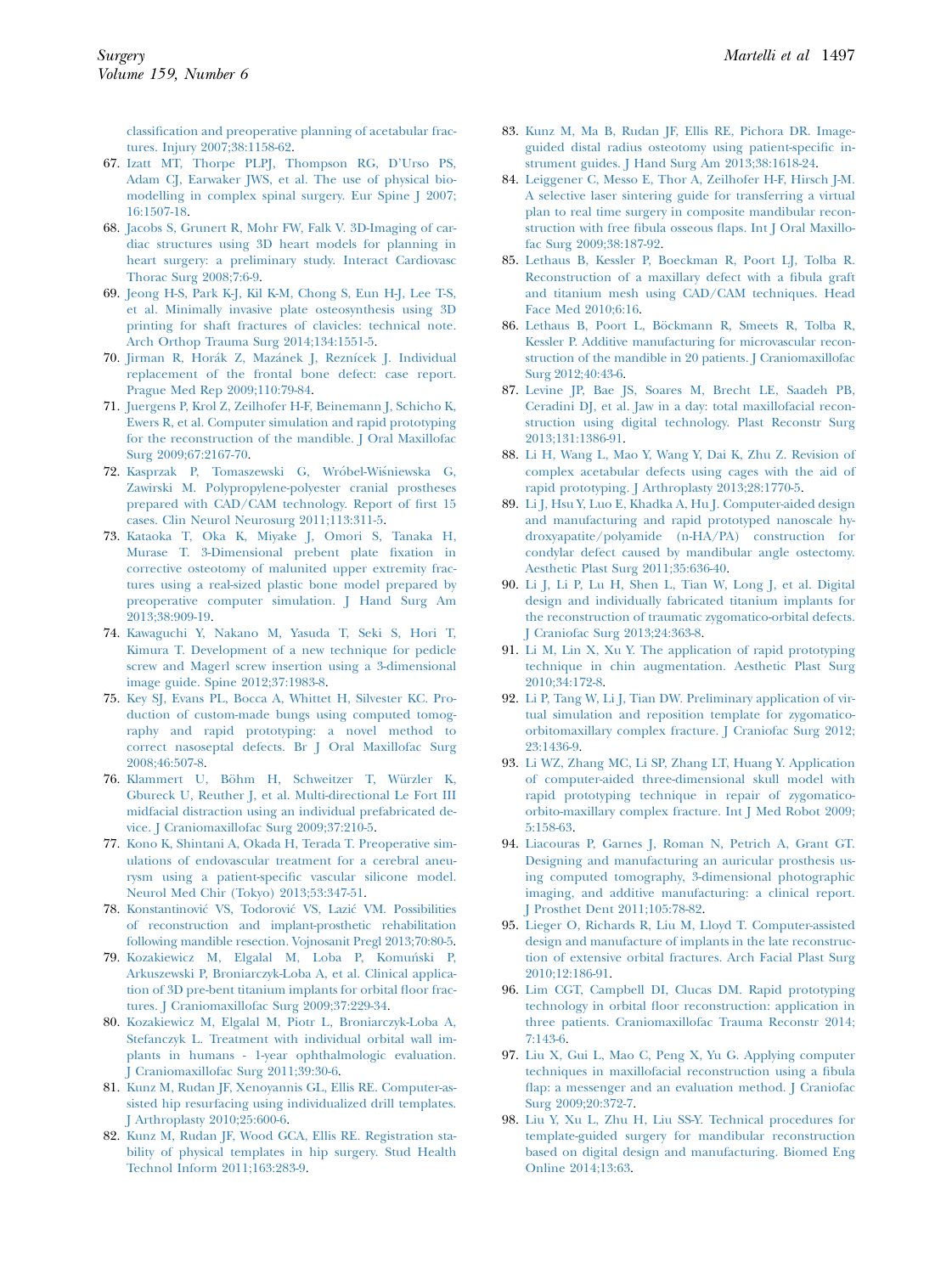- <span id="page-13-0"></span>99. [Lu S, Xu YQ, Lu WW, Ni GX, Li YB, Shi JH, et al. A novel](http://refhub.elsevier.com/S0039-6060(15)01055-7/sref99) [patient-specific navigational template for cervical pedicle](http://refhub.elsevier.com/S0039-6060(15)01055-7/sref99) [screw placement. Spine 2009;34:E959-66](http://refhub.elsevier.com/S0039-6060(15)01055-7/sref99).
- 100. [Lu S, Xu YQ, Zhang YZ, Xie L, Guo H, Li DP. A novel](http://refhub.elsevier.com/S0039-6060(15)01055-7/sref100) [computer-assisted drill guide template for placement of](http://refhub.elsevier.com/S0039-6060(15)01055-7/sref100) [C2 laminar screws. Eur Spine J 2009;18:1379-85.](http://refhub.elsevier.com/S0039-6060(15)01055-7/sref100)
- 101. Madrazo I, Zamorano C, Magallón E, Valenzuela T, [Ibarra A, Salgado-Ceballos H, et al. Stereolithography in](http://refhub.elsevier.com/S0039-6060(15)01055-7/sref101) [spine pathology: a 2-case report. Surg Neurol 2009;72:](http://refhub.elsevier.com/S0039-6060(15)01055-7/sref101) [272-5; discussion 275](http://refhub.elsevier.com/S0039-6060(15)01055-7/sref101).
- 102. [Mahmood F, Owais K, Montealegre-Gallegos M, Matyal R,](http://refhub.elsevier.com/S0039-6060(15)01055-7/sref102) [Panzica P, Maslow A, et al. Echocardiography derived](http://refhub.elsevier.com/S0039-6060(15)01055-7/sref102) [three-dimensional printing of normal and abnormal](http://refhub.elsevier.com/S0039-6060(15)01055-7/sref102) [mitral annuli. Ann Card Anaesth 2014;17:279-83.](http://refhub.elsevier.com/S0039-6060(15)01055-7/sref102)
- 103. [Mao K, Wang Y, Xiao S, Liu Z, Zhang Y, Zhang X, et al.](http://refhub.elsevier.com/S0039-6060(15)01055-7/sref103) [Clinical application of computer-designed polystyrene](http://refhub.elsevier.com/S0039-6060(15)01055-7/sref103) [models in complex severe spinal deformities: a pilot study.](http://refhub.elsevier.com/S0039-6060(15)01055-7/sref103) [Eur Spine J 2010;19:797-802.](http://refhub.elsevier.com/S0039-6060(15)01055-7/sref103)
- 104. [Maravelakis E, David K, Antoniadis A, Manios A, Bilalis N,](http://refhub.elsevier.com/S0039-6060(15)01055-7/sref104) [Papaharilaou Y. Reverse engineering techniques for cra](http://refhub.elsevier.com/S0039-6060(15)01055-7/sref104)[nioplasty: a case study. J Med Eng Technol 2008;32:115-21](http://refhub.elsevier.com/S0039-6060(15)01055-7/sref104).
- 105. [Markert M, Weber S, Lueth TC. A beating heart model 3D](http://refhub.elsevier.com/S0039-6060(15)01055-7/sref105) [printed from specific patient data. Conf Proc IEEE Eng](http://refhub.elsevier.com/S0039-6060(15)01055-7/sref105) [Med Biol Soc 2007;2007:4472-5](http://refhub.elsevier.com/S0039-6060(15)01055-7/sref105).
- 106. [Mavili ME, Canter HI, Saglam-Aydinatay B, Kamaci S,](http://refhub.elsevier.com/S0039-6060(15)01055-7/sref106) [Kocadereli I. Use of three-dimensional medical modeling](http://refhub.elsevier.com/S0039-6060(15)01055-7/sref106) [methods for precise planning of orthognathic surgery.](http://refhub.elsevier.com/S0039-6060(15)01055-7/sref106) [J Craniofac Surg 2007;18:740-7.](http://refhub.elsevier.com/S0039-6060(15)01055-7/sref106)
- 107. [Merc M, Drstvensek I, Vogrin M, Brajlih T, Recnik G.](http://refhub.elsevier.com/S0039-6060(15)01055-7/sref107) [A multi-level rapid prototyping drill guide template re](http://refhub.elsevier.com/S0039-6060(15)01055-7/sref107)[duces the perforation risk of pedicle screw placement in](http://refhub.elsevier.com/S0039-6060(15)01055-7/sref107) [the lumbar and sacral spine. Arch Orthop Trauma Surg](http://refhub.elsevier.com/S0039-6060(15)01055-7/sref107) [2013;133:893-9](http://refhub.elsevier.com/S0039-6060(15)01055-7/sref107).
- 108. [Mizutani J, Matsubara T, Fukuoka M, Tanaka N, Iguchi H,](http://refhub.elsevier.com/S0039-6060(15)01055-7/sref108) [Furuya A, et al. Application of full-scale three-dimensional](http://refhub.elsevier.com/S0039-6060(15)01055-7/sref108) [models in patients with rheumatoid cervical spine. Eur](http://refhub.elsevier.com/S0039-6060(15)01055-7/sref108) [Spine J 2008;17:644-9](http://refhub.elsevier.com/S0039-6060(15)01055-7/sref108).
- 109. [Modabber A, Gerressen M, Stiller MB, Noroozi N,](http://refhub.elsevier.com/S0039-6060(15)01055-7/sref109) [F](http://refhub.elsevier.com/S0039-6060(15)01055-7/sref109)ü[glein A, H](http://refhub.elsevier.com/S0039-6060(15)01055-7/sref109)ö[lzle F, et al. Computer-assisted mandibular](http://refhub.elsevier.com/S0039-6060(15)01055-7/sref109) [reconstruction with vascularized iliac crest bone graft.](http://refhub.elsevier.com/S0039-6060(15)01055-7/sref109) [Aesthetic Plast Surg 2012;36:653-9](http://refhub.elsevier.com/S0039-6060(15)01055-7/sref109).
- 110. [Modabber A, Legros C, Rana M, Gerressen M, Riediger D,](http://refhub.elsevier.com/S0039-6060(15)01055-7/sref110) [Ghassemi A. Evaluation of computer-assisted jaw recon](http://refhub.elsevier.com/S0039-6060(15)01055-7/sref110)[struction with free vascularized fibular flap compared to](http://refhub.elsevier.com/S0039-6060(15)01055-7/sref110) [conventional surgery: a clinical pilot study. Int J Med](http://refhub.elsevier.com/S0039-6060(15)01055-7/sref110) [Robot 2012;8:215-20](http://refhub.elsevier.com/S0039-6060(15)01055-7/sref110).
- 111. Modabber A, Ayoub N, Möhlhenrich SC, Goloborodko E, Sönmez TT, Ghassemi M, et al. The accuracy of computer[assisted primary mandibular reconstruction with](http://refhub.elsevier.com/S0039-6060(15)01055-7/sref111) [vascularized bone flaps: iliac crest bone flap versus osteomyo](http://refhub.elsevier.com/S0039-6060(15)01055-7/sref111)[cutaneous fibula flap. Med Devices \(Auckl\) 2014;7:211-7.](http://refhub.elsevier.com/S0039-6060(15)01055-7/sref111)
- 112. Mottl-Link S, Hübler M, Kü[hne T, Rietdorf U, Krueger JJ,](http://refhub.elsevier.com/S0039-6060(15)01055-7/sref112) [Schnackenburg B, et al. Physical models aiding in complex](http://refhub.elsevier.com/S0039-6060(15)01055-7/sref112) [congenital heart surgery. Ann Thorac Surg 2008;86:273-7](http://refhub.elsevier.com/S0039-6060(15)01055-7/sref112).
- 113. [Murray DJ, Edwards G, Mainprize JG, Antonyshyn O. Opti](http://refhub.elsevier.com/S0039-6060(15)01055-7/sref113)[mizing craniofacial osteotomies: applications of haptic and](http://refhub.elsevier.com/S0039-6060(15)01055-7/sref113) [rapid prototyping technology. J Oral Maxillofac Surg 2008;](http://refhub.elsevier.com/S0039-6060(15)01055-7/sref113) [66:1766-72.](http://refhub.elsevier.com/S0039-6060(15)01055-7/sref113)
- 114. [Murray DJ, Edwards G, Mainprize JG, Antonyshyn O.](http://refhub.elsevier.com/S0039-6060(15)01055-7/sref114) [Advanced technology in the management of fibrous](http://refhub.elsevier.com/S0039-6060(15)01055-7/sref114) [dysplasia. J Plast Reconstr Aesthet Surg 2008;61:906-16.](http://refhub.elsevier.com/S0039-6060(15)01055-7/sref114)
- 115. [Mustafa SF, Evans PL, Bocca A, Patton DW, Sugar AW,](http://refhub.elsevier.com/S0039-6060(15)01055-7/sref115) [Baxter PW. Customized titanium reconstruction of post](http://refhub.elsevier.com/S0039-6060(15)01055-7/sref115)[traumatic orbital wall defects: a review of 22 cases. Int J](http://refhub.elsevier.com/S0039-6060(15)01055-7/sref115) [Oral Maxillofac Surg 2011;40:1357-62](http://refhub.elsevier.com/S0039-6060(15)01055-7/sref115).
- 116. [Ngan EM, Rebeyka IM, Ross DB, Hirji M, Wolfaardt JF,](http://refhub.elsevier.com/S0039-6060(15)01055-7/sref116) [Seelaus R, et al. The rapid prototyping of anatomic models](http://refhub.elsevier.com/S0039-6060(15)01055-7/sref116) [in pulmonary atresia. J Thorac Cardiovasc Surg 2006;132:](http://refhub.elsevier.com/S0039-6060(15)01055-7/sref116) [264-9](http://refhub.elsevier.com/S0039-6060(15)01055-7/sref116).
- 117. [Ngo RYS, Lee HP. Fabrication of patient specific fascia](http://refhub.elsevier.com/S0039-6060(15)01055-7/sref117)[form molds for formaldehyde fasciaform grafting tympa](http://refhub.elsevier.com/S0039-6060(15)01055-7/sref117)[noplasty. Technol Health Care 2009;17:411-8.](http://refhub.elsevier.com/S0039-6060(15)01055-7/sref117)
- 118. [Olivieri L, Krieger A, Chen MY, Kim P, Kanter JP. 3D heart](http://refhub.elsevier.com/S0039-6060(15)01055-7/sref118) [model guides complex stent angioplasty of pulmonary](http://refhub.elsevier.com/S0039-6060(15)01055-7/sref118) [venous baffle obstruction in a Mustard repair of D-TGA.](http://refhub.elsevier.com/S0039-6060(15)01055-7/sref118) [Int J Cardiol 2014;172:e297-8](http://refhub.elsevier.com/S0039-6060(15)01055-7/sref118).
- 119. [Olszewski R, Tranduy K, Reychler H. Innovative procedure](http://refhub.elsevier.com/S0039-6060(15)01055-7/sref119) [for computer-assisted genioplasty: three-dimensional ceph](http://refhub.elsevier.com/S0039-6060(15)01055-7/sref119)[alometry, rapid-prototyping model and surgical splint. Int](http://refhub.elsevier.com/S0039-6060(15)01055-7/sref119) [J Oral Maxillofac Surg 2010;39:721-4.](http://refhub.elsevier.com/S0039-6060(15)01055-7/sref119)
- 120. [Olszewski R, Reychler H. Three-dimensional surgical](http://refhub.elsevier.com/S0039-6060(15)01055-7/sref120) [guide for frontal-nasal-ethmoid-vomer disjunction in Le](http://refhub.elsevier.com/S0039-6060(15)01055-7/sref120) [Fort III osteotomy. J Craniofac Surg 2011;22:1791-2](http://refhub.elsevier.com/S0039-6060(15)01055-7/sref120).
- 121. [Otsuki B, Takemoto M, Kawanabe K, Awa Y, Akiyama H,](http://refhub.elsevier.com/S0039-6060(15)01055-7/sref121) [Fujibayashi S, et al. Developing a novel custom cutting](http://refhub.elsevier.com/S0039-6060(15)01055-7/sref121) [guide for curved peri-acetabular osteotomy. Int Orthop](http://refhub.elsevier.com/S0039-6060(15)01055-7/sref121) [2013;37:1033-8.](http://refhub.elsevier.com/S0039-6060(15)01055-7/sref121)
- 122. [Paeng J-Y, Lee J-H, Lee J-H, Kim M-J. Condyle as the point](http://refhub.elsevier.com/S0039-6060(15)01055-7/sref122) [of rotation for 3-D planning of distraction osteogenesis for](http://refhub.elsevier.com/S0039-6060(15)01055-7/sref122) [hemifacial microsomia. J Craniomaxillofac Surg 2007;35:](http://refhub.elsevier.com/S0039-6060(15)01055-7/sref122) [91-102.](http://refhub.elsevier.com/S0039-6060(15)01055-7/sref122)
- 123. [Paiva WS, Amorim R, Bezerra DAF, Masini M. Application](http://refhub.elsevier.com/S0039-6060(15)01055-7/sref123) [of the stereolithography technique in complex spine sur](http://refhub.elsevier.com/S0039-6060(15)01055-7/sref123)[gery. Arq Neuropsiquiatr 2007;65\(2B\):443-5](http://refhub.elsevier.com/S0039-6060(15)01055-7/sref123).
- 124. [Parchi PD, Ferrari V, Piolanti N, Andreani L, Condino S,](http://refhub.elsevier.com/S0039-6060(15)01055-7/sref124) [Evangelisti G, et al. Computer tomography prototyping](http://refhub.elsevier.com/S0039-6060(15)01055-7/sref124) [and virtual procedure simulation in difficult cases of](http://refhub.elsevier.com/S0039-6060(15)01055-7/sref124) [hip replacement surgery. Surg Technol Int 2013;23:](http://refhub.elsevier.com/S0039-6060(15)01055-7/sref124) [228-34](http://refhub.elsevier.com/S0039-6060(15)01055-7/sref124).
- 125. [Patel A, Otterburn D, Saadeh P, Levine J, Hirsch DL. 3D](http://refhub.elsevier.com/S0039-6060(15)01055-7/sref125) [volume assessment techniques and computer-aided design](http://refhub.elsevier.com/S0039-6060(15)01055-7/sref125) [and manufacturing for preoperative fabrication of im](http://refhub.elsevier.com/S0039-6060(15)01055-7/sref125)[plants in head and neck reconstruction. Facial Plast Surg](http://refhub.elsevier.com/S0039-6060(15)01055-7/sref125) [Clin North Am 2011;19:683-709;ix.](http://refhub.elsevier.com/S0039-6060(15)01055-7/sref125)
- 126. [Peltola MJ, Vallittu PK, Vuorinen V, Aho AAJ, Puntala A,](http://refhub.elsevier.com/S0039-6060(15)01055-7/sref126) [Aitasalo KMJ. Novel composite implant in craniofacial](http://refhub.elsevier.com/S0039-6060(15)01055-7/sref126) [bone reconstruction. Eur Arch Otorhinolaryngol 2012;](http://refhub.elsevier.com/S0039-6060(15)01055-7/sref126) [269:623-8.](http://refhub.elsevier.com/S0039-6060(15)01055-7/sref126)
- 127. [Pilley MJ, Hitchens C, Rose G, Alexander S,](http://refhub.elsevier.com/S0039-6060(15)01055-7/sref127) [Wimpenny DI. The use of non-contact structured light](http://refhub.elsevier.com/S0039-6060(15)01055-7/sref127) [scanning in burns pressure splint construction. Burns](http://refhub.elsevier.com/S0039-6060(15)01055-7/sref127) [2011;37:1168-73](http://refhub.elsevier.com/S0039-6060(15)01055-7/sref127).
- 128. [Prisman E, Haerle SK, Irish JC, Daly M, Miles B, Chan H.](http://refhub.elsevier.com/S0039-6060(15)01055-7/sref128) [Value of preoperative mandibular plating in reconstruc](http://refhub.elsevier.com/S0039-6060(15)01055-7/sref128)[tion of the mandible. Head Neck 2014;36:828-33.](http://refhub.elsevier.com/S0039-6060(15)01055-7/sref128)
- 129. [Rohner D, Guijarro-Mart](http://refhub.elsevier.com/S0039-6060(15)01055-7/sref129)í[nez R, Bucher P, Hammer B.](http://refhub.elsevier.com/S0039-6060(15)01055-7/sref129) [Importance of patient-specific intraoperative guides in](http://refhub.elsevier.com/S0039-6060(15)01055-7/sref129) [complex maxillofacial reconstruction. J Craniomaxillofac](http://refhub.elsevier.com/S0039-6060(15)01055-7/sref129) [Surg 2013;41:382-90](http://refhub.elsevier.com/S0039-6060(15)01055-7/sref129).
- 130. [Rotaru H, Baciut M, Stan H, Bran S, Chezan H, Iosif A,](http://refhub.elsevier.com/S0039-6060(15)01055-7/sref130) [et al. Silicone rubber mould cast polyethylmethacrylate](http://refhub.elsevier.com/S0039-6060(15)01055-7/sref130)[hydroxyapatite plate used for repairing a large skull defect.](http://refhub.elsevier.com/S0039-6060(15)01055-7/sref130) [J Craniomaxillofac Surg 2006;34:242-6.](http://refhub.elsevier.com/S0039-6060(15)01055-7/sref130)
- 131. [Rotaru H, Stan H, Florian IS, Schumacher R, Park Y-T,](http://refhub.elsevier.com/S0039-6060(15)01055-7/sref131) [Kim S-G, et al. Cranioplasty with custom-made implants:](http://refhub.elsevier.com/S0039-6060(15)01055-7/sref131) [analyzing the cases of 10 patients. J Oral Maxillofac Surg](http://refhub.elsevier.com/S0039-6060(15)01055-7/sref131) [2012;70:e169-76](http://refhub.elsevier.com/S0039-6060(15)01055-7/sref131).
- 132. [Rude K, Thygesen TH, Sørensen JA. Reconstruction of the](http://refhub.elsevier.com/S0039-6060(15)01055-7/sref132) [maxilla using a fibula graft and virtual planning tech](http://refhub.elsevier.com/S0039-6060(15)01055-7/sref132)[niques. BMJ Case Rep 2014;2014: bcr2014203601.](http://refhub.elsevier.com/S0039-6060(15)01055-7/sref132)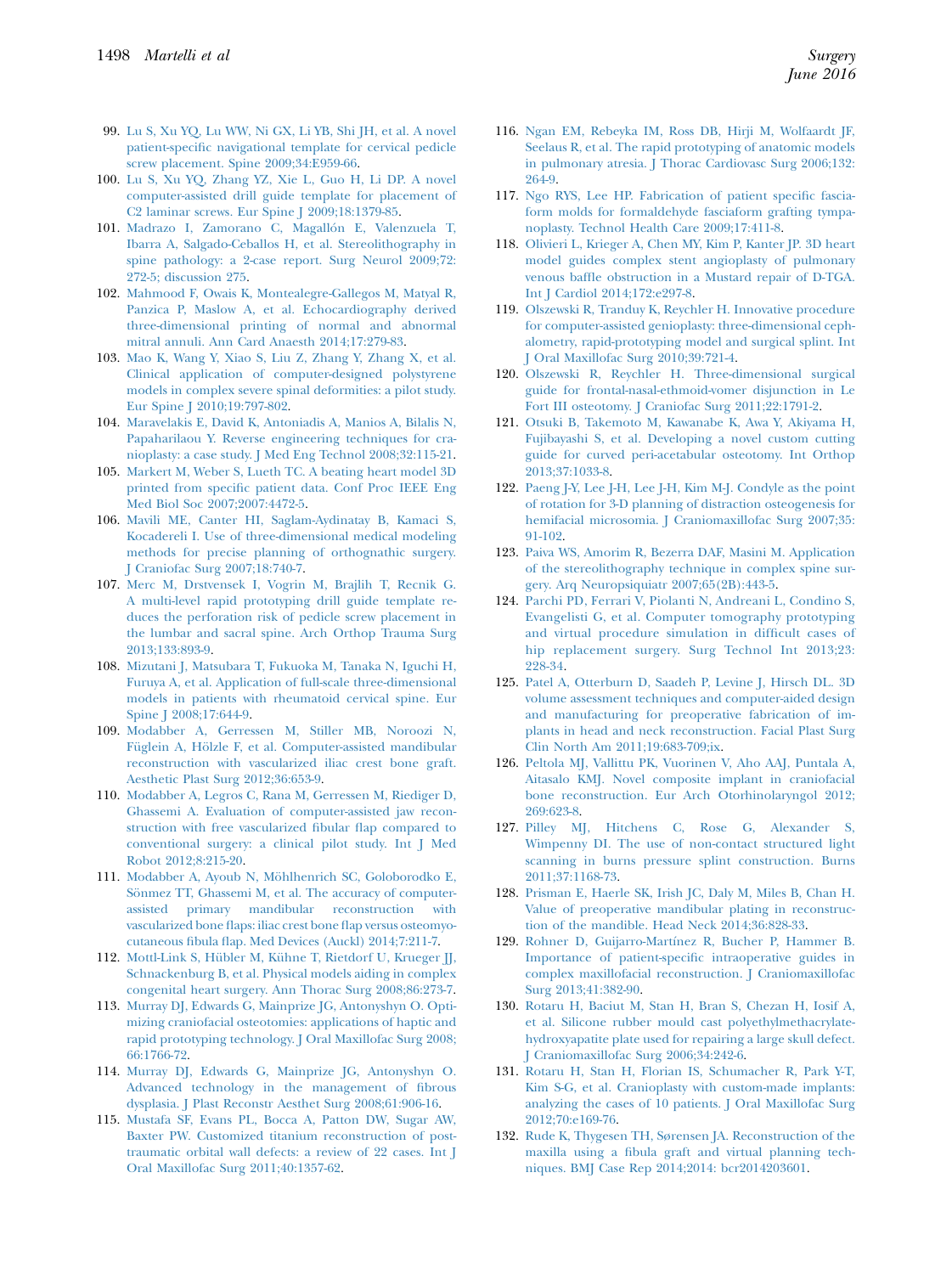- <span id="page-14-0"></span>133. [Sabol JV, Grant GT, Liacouras P, Rouse S. Digital image](http://refhub.elsevier.com/S0039-6060(15)01055-7/sref133) [capture and rapid prototyping of the maxillofacial defect.](http://refhub.elsevier.com/S0039-6060(15)01055-7/sref133) [J Prosthodont 2011;20:310-4.](http://refhub.elsevier.com/S0039-6060(15)01055-7/sref133)
- 134. [Salles F, Anchieta M, Costa Bezerra P, Torres MLGM,](http://refhub.elsevier.com/S0039-6060(15)01055-7/sref134) [Queiroz E, Faber J. Complete and isolated congenital](http://refhub.elsevier.com/S0039-6060(15)01055-7/sref134) [aglossia: case report and treatment of sequelae using rapid](http://refhub.elsevier.com/S0039-6060(15)01055-7/sref134) [prototyping models. Oral Surg Oral Med Oral Pathol Oral](http://refhub.elsevier.com/S0039-6060(15)01055-7/sref134) [Radiol Endod 2008;105:e41-7.](http://refhub.elsevier.com/S0039-6060(15)01055-7/sref134)
- 135. [Salmi M, Paloheimo K-S, Tuomi J, Wolff J, M](http://refhub.elsevier.com/S0039-6060(15)01055-7/sref135)äkitie A. Accu[racy of medical models made by additive manufacturing](http://refhub.elsevier.com/S0039-6060(15)01055-7/sref135) [\(rapid manufacturing\). J Craniomaxillofac Surg 2013;41:](http://refhub.elsevier.com/S0039-6060(15)01055-7/sref135) [603-9](http://refhub.elsevier.com/S0039-6060(15)01055-7/sref135).
- 136. [Sannomiya EK, Silva JVL, Brito AA, Saez DM, Angelieri F,](http://refhub.elsevier.com/S0039-6060(15)01055-7/sref136) [Dalben G da S. Surgical planning for resection of an ame](http://refhub.elsevier.com/S0039-6060(15)01055-7/sref136)[loblastoma and reconstruction of the mandible using a se](http://refhub.elsevier.com/S0039-6060(15)01055-7/sref136)[lective laser sintering 3D biomodel. Oral Surg Oral Med](http://refhub.elsevier.com/S0039-6060(15)01055-7/sref136) [Oral Pathol Oral Radiol Endod 2008;106:e36-40.](http://refhub.elsevier.com/S0039-6060(15)01055-7/sref136)
- 137. [Schantz J-T, Lim T-C, Ning C, Teoh SH, Tan KC, Wang SC,](http://refhub.elsevier.com/S0039-6060(15)01055-7/sref137) [et al. Cranioplasty after trephination using a novel biode](http://refhub.elsevier.com/S0039-6060(15)01055-7/sref137)[gradable burr hole cover: technical case report. Neurosur](http://refhub.elsevier.com/S0039-6060(15)01055-7/sref137)[gery 2006;58\(1\). ONS – E176; discussion ONS – E176](http://refhub.elsevier.com/S0039-6060(15)01055-7/sref137).
- 138. [Schievano S, Migliavacca F, Coats L, Khambadkone S,](http://refhub.elsevier.com/S0039-6060(15)01055-7/sref138) [Carminati M, Wilson N, et al. Percutaneous pulmonary](http://refhub.elsevier.com/S0039-6060(15)01055-7/sref138) [valve implantation based on rapid prototyping of right](http://refhub.elsevier.com/S0039-6060(15)01055-7/sref138) [ventricular outflow tract and pulmonary trunk from MR](http://refhub.elsevier.com/S0039-6060(15)01055-7/sref138) [data. Radiology 2007;242:490-7](http://refhub.elsevier.com/S0039-6060(15)01055-7/sref138).
- 139. [Schweizer A, F](http://refhub.elsevier.com/S0039-6060(15)01055-7/sref139)ü[rnstahl P, Nagy L. Three-dimensional](http://refhub.elsevier.com/S0039-6060(15)01055-7/sref139) [correction of distal radius intra-articular malunions using](http://refhub.elsevier.com/S0039-6060(15)01055-7/sref139) [patient-specific drill guides. J Hand Surg Am 2013;38:](http://refhub.elsevier.com/S0039-6060(15)01055-7/sref139) [2339-47.](http://refhub.elsevier.com/S0039-6060(15)01055-7/sref139)
- 140. [Seres L, Varga E, Kocsis A, Rasko Z, Bago B, Varga E, et al.](http://refhub.elsevier.com/S0039-6060(15)01055-7/sref140) [Correction of a severe facial asymmetry with computerized](http://refhub.elsevier.com/S0039-6060(15)01055-7/sref140) [planning and with the use of a rapid prototyped surgical](http://refhub.elsevier.com/S0039-6060(15)01055-7/sref140) [template: a case report/technique article. Head Face](http://refhub.elsevier.com/S0039-6060(15)01055-7/sref140) [Med 2014;10:27](http://refhub.elsevier.com/S0039-6060(15)01055-7/sref140).
- 141. [Shu D, Liu X, Guo B, Ran W, Liao X, Zhang Y. Accuracy of](http://refhub.elsevier.com/S0039-6060(15)01055-7/sref141) [using computer-aided rapid prototyping templates for](http://refhub.elsevier.com/S0039-6060(15)01055-7/sref141) [mandible reconstruction with an iliac crest graft. World J](http://refhub.elsevier.com/S0039-6060(15)01055-7/sref141) [Surg Oncol 2014;12:190](http://refhub.elsevier.com/S0039-6060(15)01055-7/sref141).
- 142. [Silberstein JL, Maddox MM, Dorsey P, Feibus A, Thomas R,](http://refhub.elsevier.com/S0039-6060(15)01055-7/sref142) [Lee BR. Physical models of renal malignancies using stan](http://refhub.elsevier.com/S0039-6060(15)01055-7/sref142)[dard cross-sectional imaging and 3-dimensional printers: a](http://refhub.elsevier.com/S0039-6060(15)01055-7/sref142) [pilot study. Urology 2014;84:268-72](http://refhub.elsevier.com/S0039-6060(15)01055-7/sref142).
- 143. [Singare S, Liu Y, Li D, Lu B, Wang J, He S. Individually pre](http://refhub.elsevier.com/S0039-6060(15)01055-7/sref143)[fabricated prosthesis for maxilla reconstruction.](http://refhub.elsevier.com/S0039-6060(15)01055-7/sref143) [J Prosthodont 2008;17:135-40.](http://refhub.elsevier.com/S0039-6060(15)01055-7/sref143)
- 144. [Sodian R, Weber S, Markert M, Rassoulian D, Kaczmarek I,](http://refhub.elsevier.com/S0039-6060(15)01055-7/sref144) [Lueth TC, et al. Stereolithographic models for surgical](http://refhub.elsevier.com/S0039-6060(15)01055-7/sref144) [planning in congenital heart surgery. Ann Thorac Surg](http://refhub.elsevier.com/S0039-6060(15)01055-7/sref144) [2007;83:1854-7](http://refhub.elsevier.com/S0039-6060(15)01055-7/sref144).
- 145. [Sodian R, Schmauss D, Markert M, Weber S, Nikolaou K,](http://refhub.elsevier.com/S0039-6060(15)01055-7/sref145) [Haeberle S, et al. Three-dimensional printing creates](http://refhub.elsevier.com/S0039-6060(15)01055-7/sref145) [models for surgical planning of aortic valve replacement](http://refhub.elsevier.com/S0039-6060(15)01055-7/sref145) [after previous coronary bypass grafting. Ann Thorac Surg](http://refhub.elsevier.com/S0039-6060(15)01055-7/sref145) [2008;85:2105-8](http://refhub.elsevier.com/S0039-6060(15)01055-7/sref145).
- 146. [Sodian R, Schmauss D, Schmitz C, Bigdeli A, Haeberle S,](http://refhub.elsevier.com/S0039-6060(15)01055-7/sref146) [Schmoeckel M, et al. 3-dimensional printing of models](http://refhub.elsevier.com/S0039-6060(15)01055-7/sref146) [to create custom-made devices for coil embolization of](http://refhub.elsevier.com/S0039-6060(15)01055-7/sref146) [an anastomotic leak after aortic arch replacement. Ann](http://refhub.elsevier.com/S0039-6060(15)01055-7/sref146) [Thorac Surg 2009;88:974-8.](http://refhub.elsevier.com/S0039-6060(15)01055-7/sref146)
- 147. [Stoetzer M, Rana M, von See C, Eckardt AM, Gellrich N-C.](http://refhub.elsevier.com/S0039-6060(15)01055-7/sref147) [Reconstruction of defects of maxillary sinus wall after](http://refhub.elsevier.com/S0039-6060(15)01055-7/sref147) [removal of a huge odontogenic lesion using prebended](http://refhub.elsevier.com/S0039-6060(15)01055-7/sref147) [3D titanium-mesh and CAD/CAM technique. Head Face](http://refhub.elsevier.com/S0039-6060(15)01055-7/sref147) [Med 2011;7:21](http://refhub.elsevier.com/S0039-6060(15)01055-7/sref147).
- 148. [Sun H, Li B, Zhao Z, Zhang L, Shen SGF, Wang X. Error](http://refhub.elsevier.com/S0039-6060(15)01055-7/sref148) [analysis of a CAD/CAM method for unidirectional](http://refhub.elsevier.com/S0039-6060(15)01055-7/sref148) [mandibular distraction osteogenesis in the treatment of](http://refhub.elsevier.com/S0039-6060(15)01055-7/sref148) [hemifacial microsomia. Br J Oral Maxillofac Surg 2013;](http://refhub.elsevier.com/S0039-6060(15)01055-7/sref148) [51:892-7.](http://refhub.elsevier.com/S0039-6060(15)01055-7/sref148)
- 149. [Tam MD, Laycock SD, Bell D, Chojnowski A. 3-D printout](http://refhub.elsevier.com/S0039-6060(15)01055-7/sref149) [of a DICOM file to aid surgical planning in a 6 year old](http://refhub.elsevier.com/S0039-6060(15)01055-7/sref149) [patient with a large scapular osteochondroma](http://refhub.elsevier.com/S0039-6060(15)01055-7/sref149) [complicating congenital diaphyseal aclasia. J Radiol Case](http://refhub.elsevier.com/S0039-6060(15)01055-7/sref149) [Rep 2012;6:31-7.](http://refhub.elsevier.com/S0039-6060(15)01055-7/sref149)
- 150. [Tam MDBS, Laycock SD, Brown JRI, Jakeways M. 3D](http://refhub.elsevier.com/S0039-6060(15)01055-7/sref150) [printing of an aortic aneurysm to facilitate decision](http://refhub.elsevier.com/S0039-6060(15)01055-7/sref150) [making and device selection for endovascular aneurysm](http://refhub.elsevier.com/S0039-6060(15)01055-7/sref150) [repair in complex neck anatomy. J Endovasc Ther](http://refhub.elsevier.com/S0039-6060(15)01055-7/sref150) [2013;20:863-7.](http://refhub.elsevier.com/S0039-6060(15)01055-7/sref150)
- 151. [Tang W, Guo L, Long J, Wang H, Lin Y, Liu L, et al. Indi](http://refhub.elsevier.com/S0039-6060(15)01055-7/sref151)[vidual design and rapid prototyping in reconstruction of](http://refhub.elsevier.com/S0039-6060(15)01055-7/sref151) [orbital wall defects. J Oral Maxillofac Surg 2010;68:562-70.](http://refhub.elsevier.com/S0039-6060(15)01055-7/sref151)
- 152. [Toso F, Zuiani C, Vergendo M, Salvo I, Robiony M,](http://refhub.elsevier.com/S0039-6060(15)01055-7/sref152) [Politi M, et al. Usefulness of computed tomography in](http://refhub.elsevier.com/S0039-6060(15)01055-7/sref152) [pre-surgical evaluation of maxillo-facial pathology with](http://refhub.elsevier.com/S0039-6060(15)01055-7/sref152) [rapid prototyping and surgical pre-planning by virtual real](http://refhub.elsevier.com/S0039-6060(15)01055-7/sref152)[ity. Radiol Med 2005;110:665-75](http://refhub.elsevier.com/S0039-6060(15)01055-7/sref152).
- 153. [Tricot M, Duy KT, Docquier P-L. 3D-corrective osteotomy](http://refhub.elsevier.com/S0039-6060(15)01055-7/sref153) [using surgical guides for posttraumatic distal humeral](http://refhub.elsevier.com/S0039-6060(15)01055-7/sref153) [deformity. Acta Orthop Belg 2012;78:538-42](http://refhub.elsevier.com/S0039-6060(15)01055-7/sref153).
- 154. [Wang G, Li J, Khadka A, Hsu Y, Li W, Hu J. CAD/CAM and](http://refhub.elsevier.com/S0039-6060(15)01055-7/sref154) [rapid prototyped titanium for reconstruction of ramus](http://refhub.elsevier.com/S0039-6060(15)01055-7/sref154) [defect and condylar fracture caused by mandibular reduc](http://refhub.elsevier.com/S0039-6060(15)01055-7/sref154)[tion. Oral Surg Oral Med Oral Pathol Oral Radiol 2012;](http://refhub.elsevier.com/S0039-6060(15)01055-7/sref154) [113:356-61](http://refhub.elsevier.com/S0039-6060(15)01055-7/sref154).
- 155. [Wang WH, Zhu J, Deng JY, Xia B, Xu B. Three-dimensional](http://refhub.elsevier.com/S0039-6060(15)01055-7/sref155) [virtual technology in reconstruction of mandibular defect](http://refhub.elsevier.com/S0039-6060(15)01055-7/sref155) [including condyle using double-barrel vascularized fibula](http://refhub.elsevier.com/S0039-6060(15)01055-7/sref155) [flap. J Craniomaxillofac Surg 2013;41:417-22](http://refhub.elsevier.com/S0039-6060(15)01055-7/sref155).
- 156. [Waran V, Narayanan V, Karuppiah R, Owen SLF,](http://refhub.elsevier.com/S0039-6060(15)01055-7/sref156) [Aziz T. Utility of multimaterial 3D printers in creating](http://refhub.elsevier.com/S0039-6060(15)01055-7/sref156) [models with pathological entities to enhance the](http://refhub.elsevier.com/S0039-6060(15)01055-7/sref156) [training experience of neurosurgeons. J Neurosurg](http://refhub.elsevier.com/S0039-6060(15)01055-7/sref156) [2014;120:489-92](http://refhub.elsevier.com/S0039-6060(15)01055-7/sref156).
- 157. [Waran V, Narayanan V, Karuppiah R, Pancharatnam D,](http://refhub.elsevier.com/S0039-6060(15)01055-7/sref157) [Chandran H, Raman R, et al. Injecting realism in surgical](http://refhub.elsevier.com/S0039-6060(15)01055-7/sref157) [training-initial simulation experience with custom 3D](http://refhub.elsevier.com/S0039-6060(15)01055-7/sref157) [models. J Surg Educ 2014;71:193-7.](http://refhub.elsevier.com/S0039-6060(15)01055-7/sref157)
- 158. [Watson RA. A low-cost surgical application of additive](http://refhub.elsevier.com/S0039-6060(15)01055-7/sref158) [fabrication. J Surg Educ 2014;71:14-7](http://refhub.elsevier.com/S0039-6060(15)01055-7/sref158).
- 159. [Westendorff C, Kaminsky J, Ernemann U, Reinert S,](http://refhub.elsevier.com/S0039-6060(15)01055-7/sref159) [Hoffmann J. Image-guided sphenoid wing meningioma](http://refhub.elsevier.com/S0039-6060(15)01055-7/sref159) [resection and simultaneous computer-assisted cranio](http://refhub.elsevier.com/S0039-6060(15)01055-7/sref159)[orbital reconstruction: technical case report. Neurosur](http://refhub.elsevier.com/S0039-6060(15)01055-7/sref159)[gery 2007;60\(2\):ONSE173–4; discussion ONSE174](http://refhub.elsevier.com/S0039-6060(15)01055-7/sref159).
- 160. [Williams JV, Revington PJ. Novel use of an aerospace selec](http://refhub.elsevier.com/S0039-6060(15)01055-7/sref160)[tive laser sintering machine for rapid prototyping of an](http://refhub.elsevier.com/S0039-6060(15)01055-7/sref160) [orbital blowout fracture. Int J Oral Maxillofac Surg 2010;](http://refhub.elsevier.com/S0039-6060(15)01055-7/sref160) [39:182-4.](http://refhub.elsevier.com/S0039-6060(15)01055-7/sref160)
- 161. [Yamazaki M, Akazawa T, Okawa A, Koda M. Usefulness of](http://refhub.elsevier.com/S0039-6060(15)01055-7/sref161) [three-dimensional full-scale modeling of surgery for a gi](http://refhub.elsevier.com/S0039-6060(15)01055-7/sref161)[ant cell tumor of the cervical spine. Spinal Cord 2007;45:](http://refhub.elsevier.com/S0039-6060(15)01055-7/sref161) [250-3](http://refhub.elsevier.com/S0039-6060(15)01055-7/sref161).
- 162. [Yang JC, Ma XY, Lin J, Wu ZH, Zhang K, Yin QS. Personal](http://refhub.elsevier.com/S0039-6060(15)01055-7/sref162)[ised modified osteotomy using computer-aided design](http://refhub.elsevier.com/S0039-6060(15)01055-7/sref162)[rapid prototyping to correct thoracic deformities. Int](http://refhub.elsevier.com/S0039-6060(15)01055-7/sref162) [Orthop 2011;35:1827-32](http://refhub.elsevier.com/S0039-6060(15)01055-7/sref162).
- 163. [Yang M, Li C, Li Y, Zhao Y, Wei X, Zhang G, et al. Applica](http://refhub.elsevier.com/S0039-6060(15)01055-7/sref163)[tion of 3D rapid prototyping technology in posterior](http://refhub.elsevier.com/S0039-6060(15)01055-7/sref163)